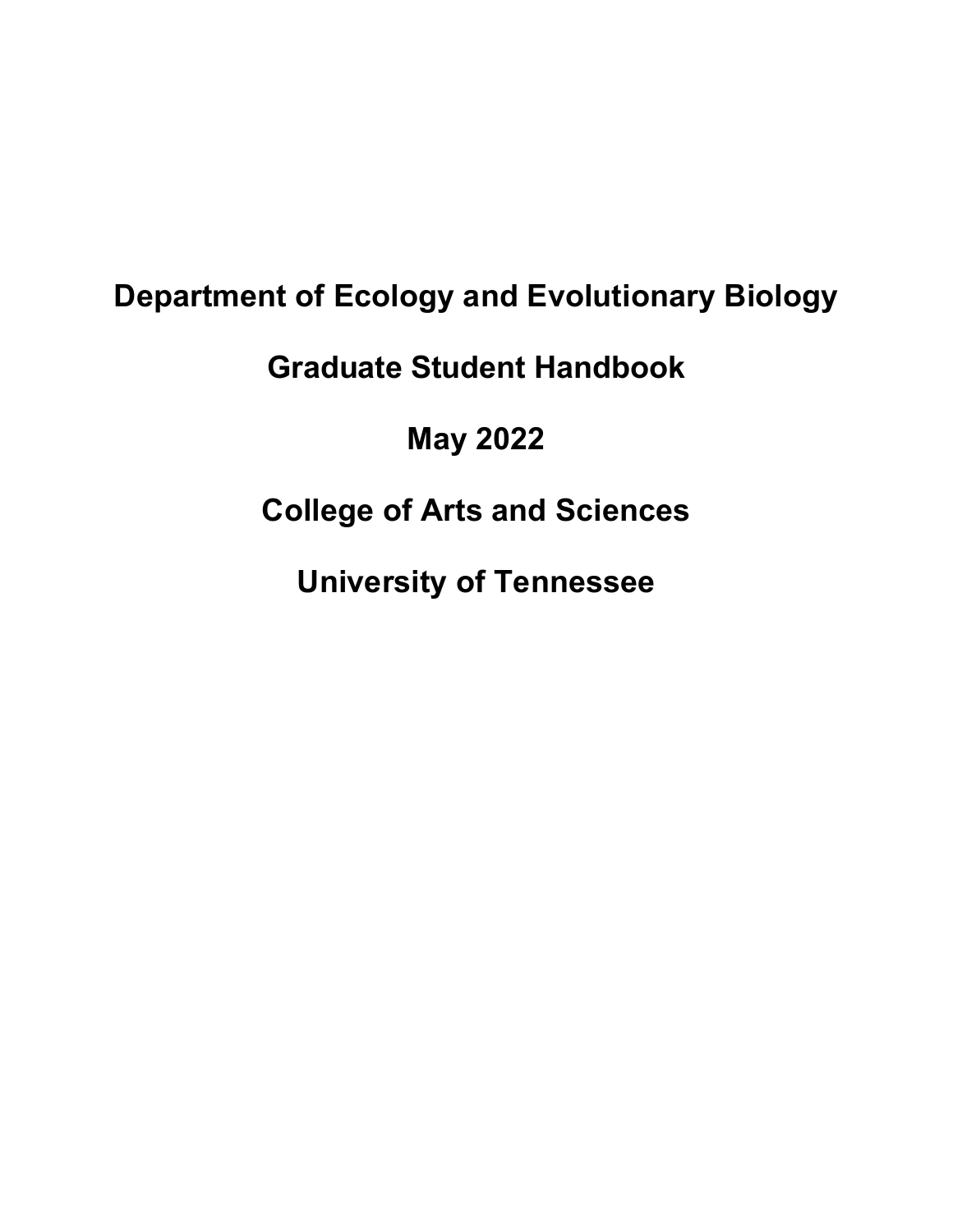

### **GRADUATE STUDENT HANDBOOK Revised May 2022**

| L. | Introduction<br>A. Organization and Administration of Graduate Program<br>B. Program Areas and Faculty Research Interests<br>C. Degrees Offered                                                                                                                                                                                                                                                                                                                                                             | (page 3)             |
|----|-------------------------------------------------------------------------------------------------------------------------------------------------------------------------------------------------------------------------------------------------------------------------------------------------------------------------------------------------------------------------------------------------------------------------------------------------------------------------------------------------------------|----------------------|
|    | II. Degree Requirements and Procedures<br>A. Committee Composition<br>1. The Departmental Graduate Faculty<br>2. The Advisor<br>3. The Thesis/Dissertation Committee<br>a. The MS committee<br>b. The PhD committee<br>4. Teaching Requirement<br>B. Courses and Progress towards a Degree<br>1. Course Requirements for the Master's Degree<br>a. Graduate School Requirements                                                                                                                             | (page <sub>4</sub> ) |
|    | b. EEB Graduate Program requirements<br>2. Course Requirements for the PhD Degree<br>a. Graduate School Requirements<br>b. EEB Graduate Program Requirements<br>3. Thesis and Dissertation Proposals<br>4. Annual Review of Graduate Student Progress<br>5. Other Interactions with the Graduate Committee<br>6. Progress toward the Degree<br>C. Master of Science<br>1. The Thesis Proposal<br>2. Admission to Candidacy for the MS<br>3. Satisfactory Progress<br>4. The Thesis<br>5. The Thesis Defense | (page 12)            |
|    | 6. Summary of Steps<br>D. Doctor of Philosophy<br>1. The Advisor<br>2. The Dissertation Committee<br>3. The General Knowledge Exam<br>4. The Dissertation Proposal<br>5. The Advancement to Candidacy Exam<br>6. Admission to Candidacy for the PhD<br>7. Concurrent Master's<br>Registration for Doctoral Dissertation Research (EEB 600) hours<br>8.<br>9. The Dissertation<br>10. Intellectual Property<br>11. The Dissertation Defense<br>12. Summary of Steps                                          | (page 14)            |
|    | III. Student Records and Registration<br>A. Student Records<br><b>B.</b> Registration<br>1. Continuous Enrollment and Leaves of Absence.<br>2. Changes between MS and PhD tracks.<br>3. Other requests that are addressed to the Graduate School.                                                                                                                                                                                                                                                           | (page 18)            |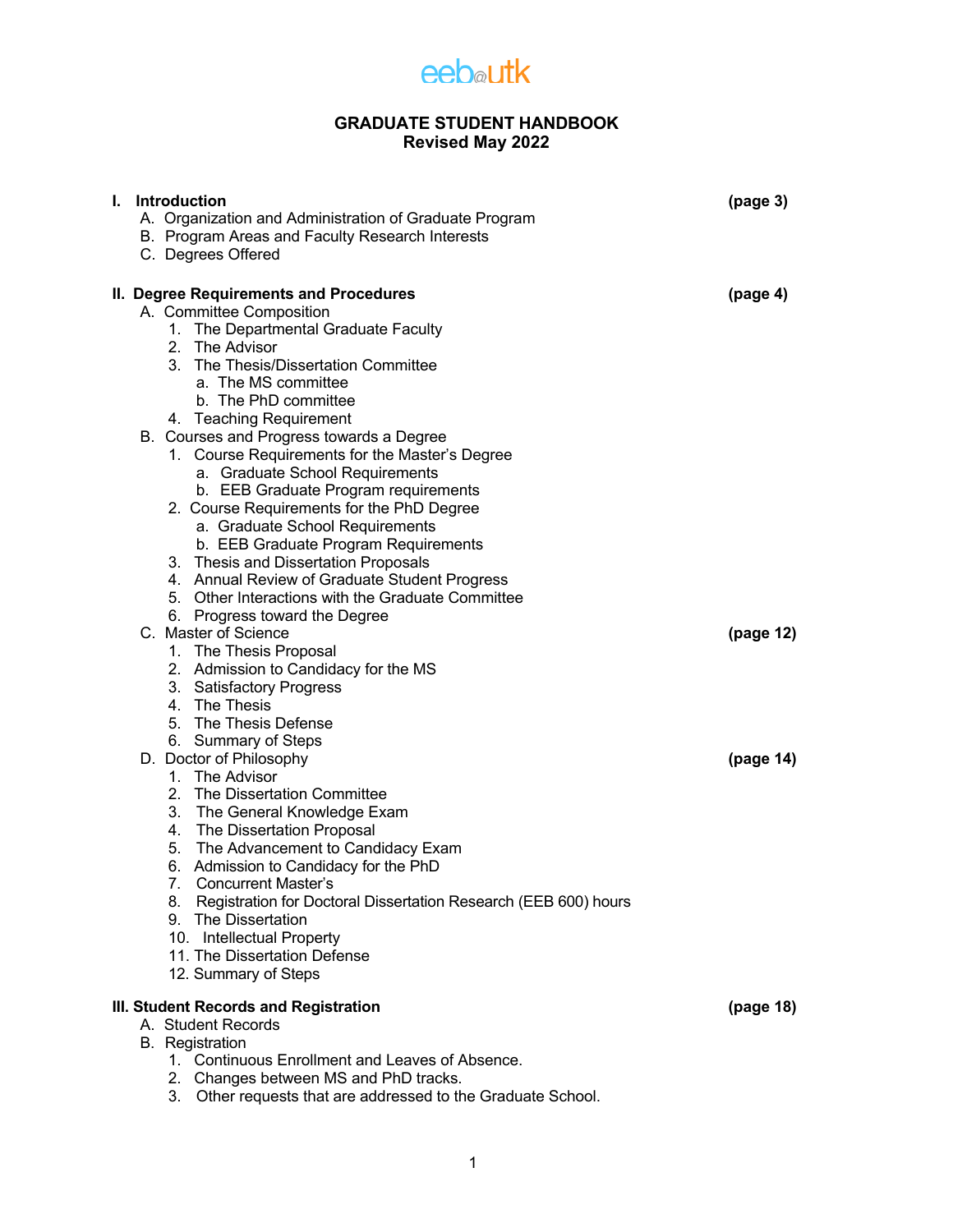## **eeb**<sup>a</sup>utk

**IV. Financial Support (page 20)**

A. Overview.

| <b>B.</b> Teaching Assistantships<br>C. Fellowships and Other Awards<br>1. EEB Research Awards.<br>2. UT Fellowships.<br>3. Alexander A. Hollaender Award.<br>4. Achievement Awards.<br>D. Graduate Research Assistantships<br>E. Foreign Students<br>F. Research Funding                                                                                  |           |  |
|------------------------------------------------------------------------------------------------------------------------------------------------------------------------------------------------------------------------------------------------------------------------------------------------------------------------------------------------------------|-----------|--|
| V. Resources<br>A. Department and Division<br>1. Mail, Changes of Address.<br>2. Offices and Keys<br>3. Telephone<br>4. Copy Machines<br>5. Conference and Seminar Rooms<br>6. Departmental Computers<br>7. Supplies<br>8. Travel<br>9. Vehicles<br>10. Graduate Student Organization – GREBE (Graduate Researchers in Ecology, Behavior and<br>Evolution) | (page 24) |  |
| 11. Other Resources<br><b>B.</b> University<br>1. Libraries<br>2. Computer Facilities and Services<br>3. Parking                                                                                                                                                                                                                                           |           |  |
| <b>VI. University Regulations</b><br>A. Protocol for Use of Live Vertebrates<br>B. Academic Honesty<br>C. Sexual Harassment<br>D. Smoking and other forbidden acts                                                                                                                                                                                         | (page 28) |  |
| VII. Oddities, Expectations, and Further Reading<br>A. What is independent research?<br><b>B.</b> Expectations<br>1. Advice for both MS and PhD students<br>2. Mostly for PhD students<br>C. Exceptions to rules<br>D. Further reading                                                                                                                     | (page 31) |  |
| Appendix 1. Benchmarks for satisfactory progress                                                                                                                                                                                                                                                                                                           |           |  |
| Appendix 2. GTA Expectations statement<br>(page 34)                                                                                                                                                                                                                                                                                                        |           |  |
| Appendix 3. For international students that have advanced to candidacy                                                                                                                                                                                                                                                                                     |           |  |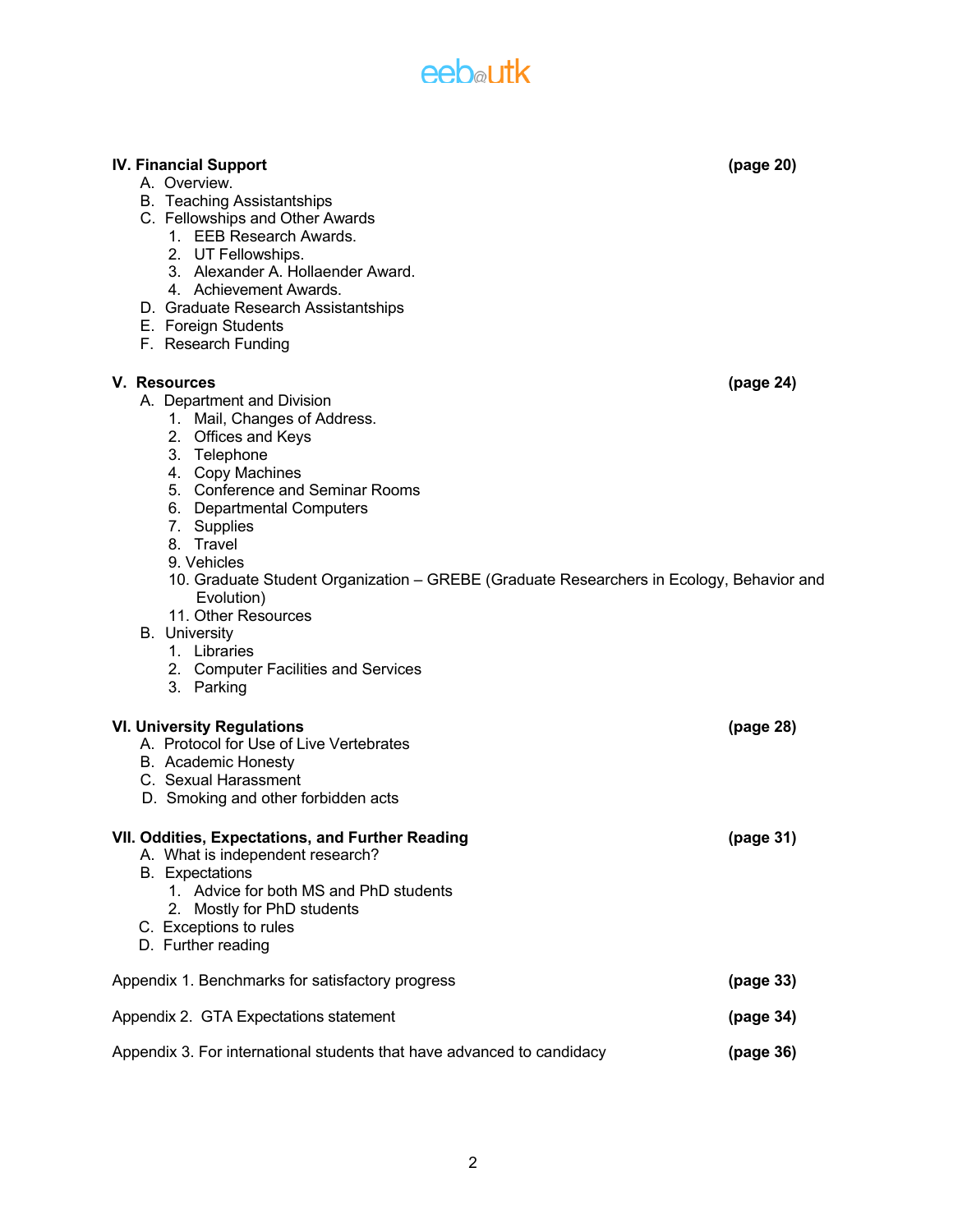#### **GRADUATE STUDENT HANDBOOK Revised May 2022**

*An electronic copy of this handbook can be found in the graduate section of the EEB web site.*

## **I. Introduction**

Welcome to the University of Tennessee! We are excited about having you as a graduate student in Ecology and Evolutionary Biology and wish you the greatest success in achieving your academic and professional goals. To help you progress and develop effectively in our graduate program, we provide this Handbook that describes what is expected of you from the Graduate Faculty and various resources that should be helpful during your studies here. This Handbook is only a guide, however. You are responsible for ensuring your own compliance with curriculum and deadline requirements.

### *A. Organization and Administration of Graduate Program*

The Graduate Program in Ecology and Evolutionary Biology at The University of Tennessee, Knoxville is administered through the Department of Ecology and Evolutionary Biology (EEB). Members of the graduate faculty are drawn from EEB and other departments at the University of Tennessee, Knoxville, plus institutions such as Oak Ridge National Laboratory. The responsibilities of faculty who advise students in EEB are described below.

Administration of all policies regarding graduate students, including degree requirements, allocation of funding and monitoring of progress in EEB, are primarily the responsibility of the Graduate Affairs Committee and the Department Head. Questions concerning the graduate program should first be addressed to the Chair of Graduate Affairs committee. The Graduate School imposes additional rules; each student is personally responsible for knowing and following those rules.

The following faculty have primary responsibility for graduate students:

Dr. Susan Kalisz, Department Head, skalisz@utk.edu

Dr. Brian O'Meara, Associate Head and Director of Graduate Studies, bomeara@utk.edu Director of Graduate Admissions - EEB faculty, on rotation every 2-3 years Chair of Graduate Affairs committee - EEB faculty, on rotation every 2-3 years

## *B. Program Areas and Faculty Research Interests*

Members of the graduate faculty, together with their research interests, are listed on the EEB website: http://eeb.bio.utk.edu/

### *C. Degrees Offered*

EEB offers training towards both PhD and MS degrees. There is no difference in status (e.g., office space) between students working toward a MS or a PhD, although base pay is slightly different. It is not necessary to obtain the MS degree prior to pursuing a PhD. Students admitted to the EEB PhD program while in pursuit the MS degree at other institutions must complete their MS, including defense of thesis, before the end of their first semester following their registration at UT. Although students must declare which degree they are pursuing before entering the Program, students may change their intentions, after consultation with their faculty advisor, generally within the first 12 months of study.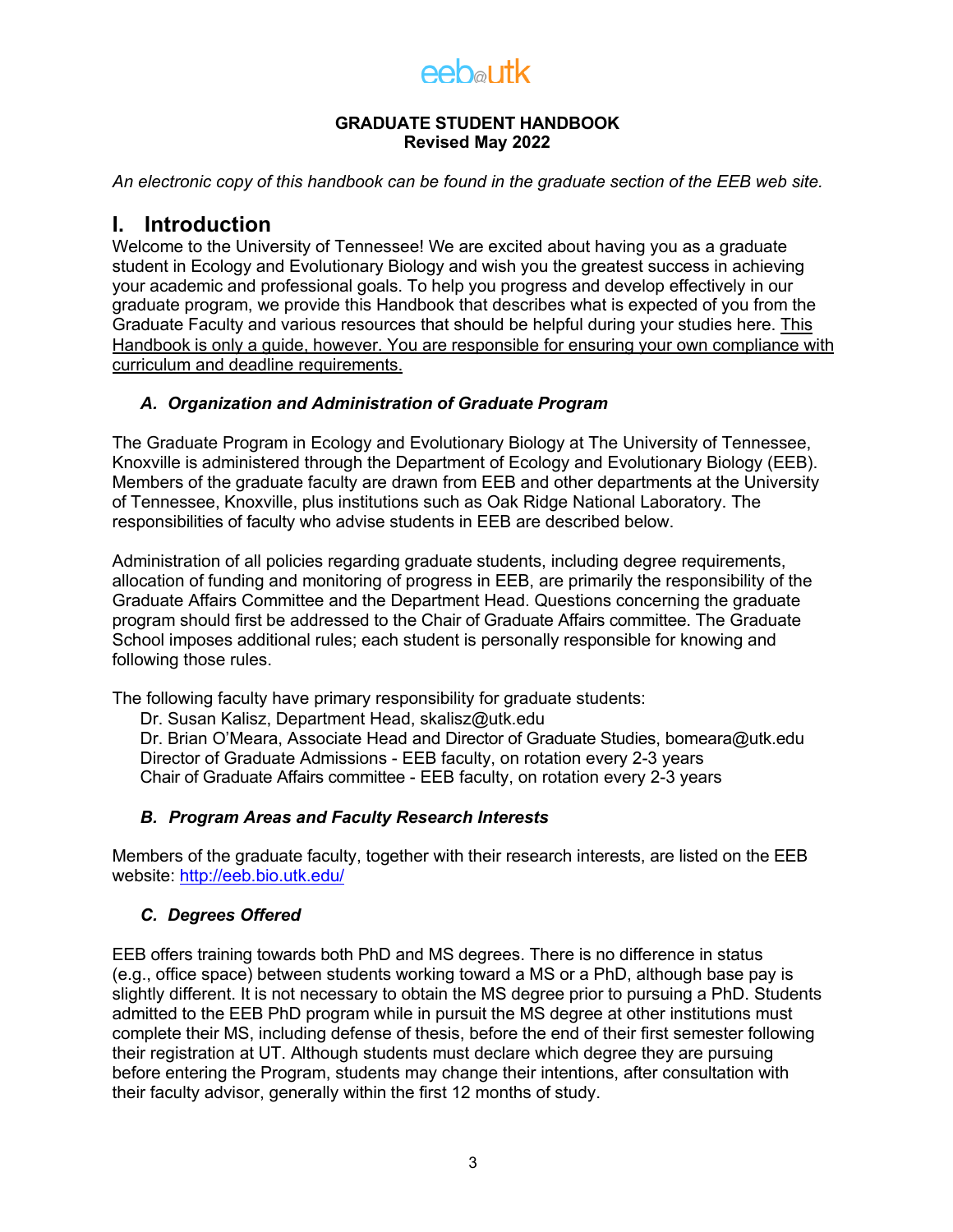

## **II. Degree Requirements and Procedures**

## *A. Committee Composition*

## **1. The Departmental Graduate Faculty**

The graduate program in Ecology & Evolutionary Biology is interdisciplinary. The EEB Graduate Faculty is made up of three kinds of faculty. The central types are Core Faculty, whose primary appointment is in EEB; Associated Faculty, who have split appointments between EEB and another department at UTK; and Adjunct Faculty who may have appointments in other departments at UTK or be employees of Oak Ridge National Laboratory, etc. The current list of adjunct faculty is on the EEB web site.

All members of the EEB Graduate Faculty may direct Master's degree thesis research, but only those formally approved by the EEB Graduate Faculty and the Graduate School may direct doctoral dissertation research. **At least three members of a PhD committee (including the advisor) must have such approval. At least one member of each student's committee must be a member of the EEB Core Faculty**.

Occasionally a student wishes to include on a thesis or dissertation committee an individual from another institution who is not a member of the EEB Graduate Faculty. The Graduate School *does allow* such outside members to count among the four members of a PhD dissertation research committee, but an outside member cannot replace a faculty member of a MS thesis research committee. An outside member can be added to a MS thesis research committee but as a fourth member of the committee.

The Graduate School requires that all members of a graduate research committee read the thesis/dissertation and attend the oral defense. In addition, members of doctoral research committees are required to attend the oral phase of the advancement to candidacy examination. *Therefore, a student who wishes to include an individual from another institution on a graduate research committee should ensure that funding will be available to support the committee member's travel and other expenses for at least two visits to Knoxville.* The department does not normally provide funds for this purpose.

## **2. The Advisor**

The advisor chairs a student's research committee and is the primary mentor. EEB only accepts students who have identified a faculty member who has agreed to serve as their advisor; lab rotations are not part of the EEB graduate program. However, in the instance that a graduate student decides or is required to change their advisor(s), a Letter of Intent must be submitted by the student to the Associate Head for graduate students, Head, Chair of the Graduate Affairs committee, or a faculty member of the Graduate Affairs committee. The student is encouraged to consult with a member or members of the graduate affairs committee to facilitate discussion about changing advisors (issues to discuss may include any GRA expectations, supplemental funding, research projects, and more). Grad Affairs will arrange for the letter to be signed by the new advisor(s); a copy of the letter will be given to the old advisor(s). The letter does not need to specify the reason for the change in advisor(s). A Letter of Intent is also required to be submitted to the Graduate Affairs committee for adding a co-advisor to a thesis or dissertation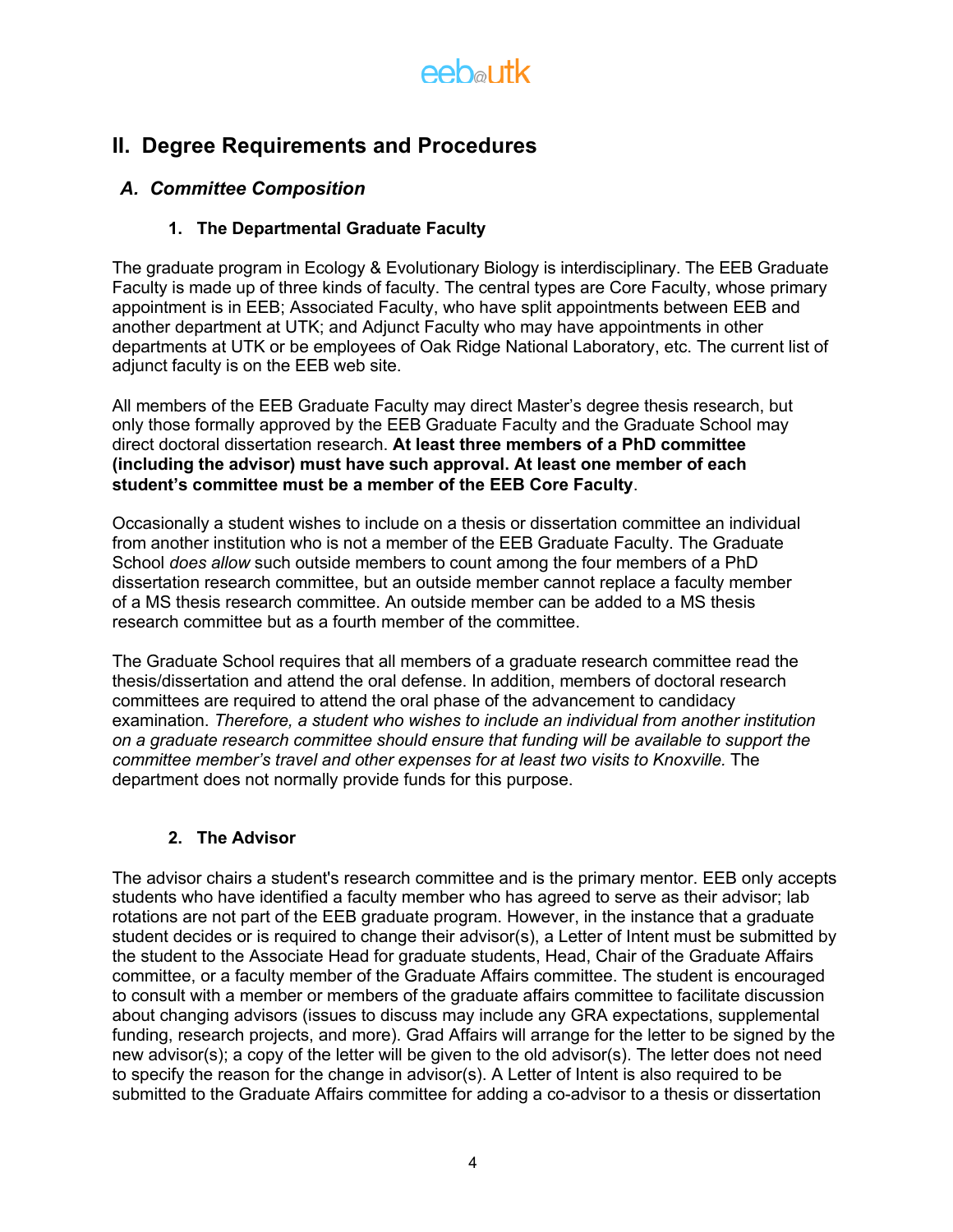eebautk

and has to be signed by the main advisor and the co-advisor.

### **3. The Thesis/Dissertation Committee**

The purpose of a committee, whether for the MS or PhD, is to help the advisor guide the student. It is a distinct advantage to form a committee as early as possible, and no later than the first year. Each student who arrives at UT has a general idea of her or his research interests and should spend the first semester interviewing prospective committee members while also developing a research plan.

### **a. MS Thesis Committee**

MS thesis research committees must consist of a minimum of three faculty members, including the advisor. Occasionally, a fourth member of the committee from outside the department or university may be appointed to add scientific expertise. If a student has a minor, one member of the committee must be from the minor department (Graduate school regulation). At least one member of a committee must be a member of the EEB Core Faculty (tenured or tenure-track), as defined above and in the Bylaws. At least two of the members of the MS thesis committee must be members of the EEB Graduate Faculty (approved by Dept. to direct graduate research).

### **b. PhD Committee**

PhD dissertation research committees must consist of a minimum of four faculty members, including the advisor. *At least one committee member must be from outside the student's department/interdisciplinary program. This external member can be from outside UT*. Three of the four faculty must be approved by the graduate school to direct doctoral dissertations. At least one member of a committee must be a member of the EEB Core Faculty, as defined above and in the Bylaws. At least three members of a doctoral dissertation committee must be members of the EEB Graduate Faculty.

Committee members are chosen to provide depth or breadth to a student's program. They represent perspectives other than those of the advisor. They can be useful in helping you to choose appropriate courses, find relevant literature, and learn valuable techniques. They are the logical persons to write letters of reference, so developing good relationships with them is very important. In our program, the thesis or dissertation committee is also the examining committee: exams are more likely to go smoothly if each committee member is already familiar with your goals, abilities, strengths, and weaknesses.

## **4. Teaching Requirement**

There is no teaching requirement either from the Graduate School or the EEB Graduate Program. However, the primary source of financial support available to graduate students without their own source of fellowship funding is through Graduate Teaching Assistantships (GTAs). Policies regarding GTAs are described below. Generally, the duties and responsibilities of teaching are viewed as essential to a complete and rigorous graduate education, particularly for doctoral students who are aiming for future academic appointment. EEB GTA expectations are the same as those of the division of Biology (see Appendix 2).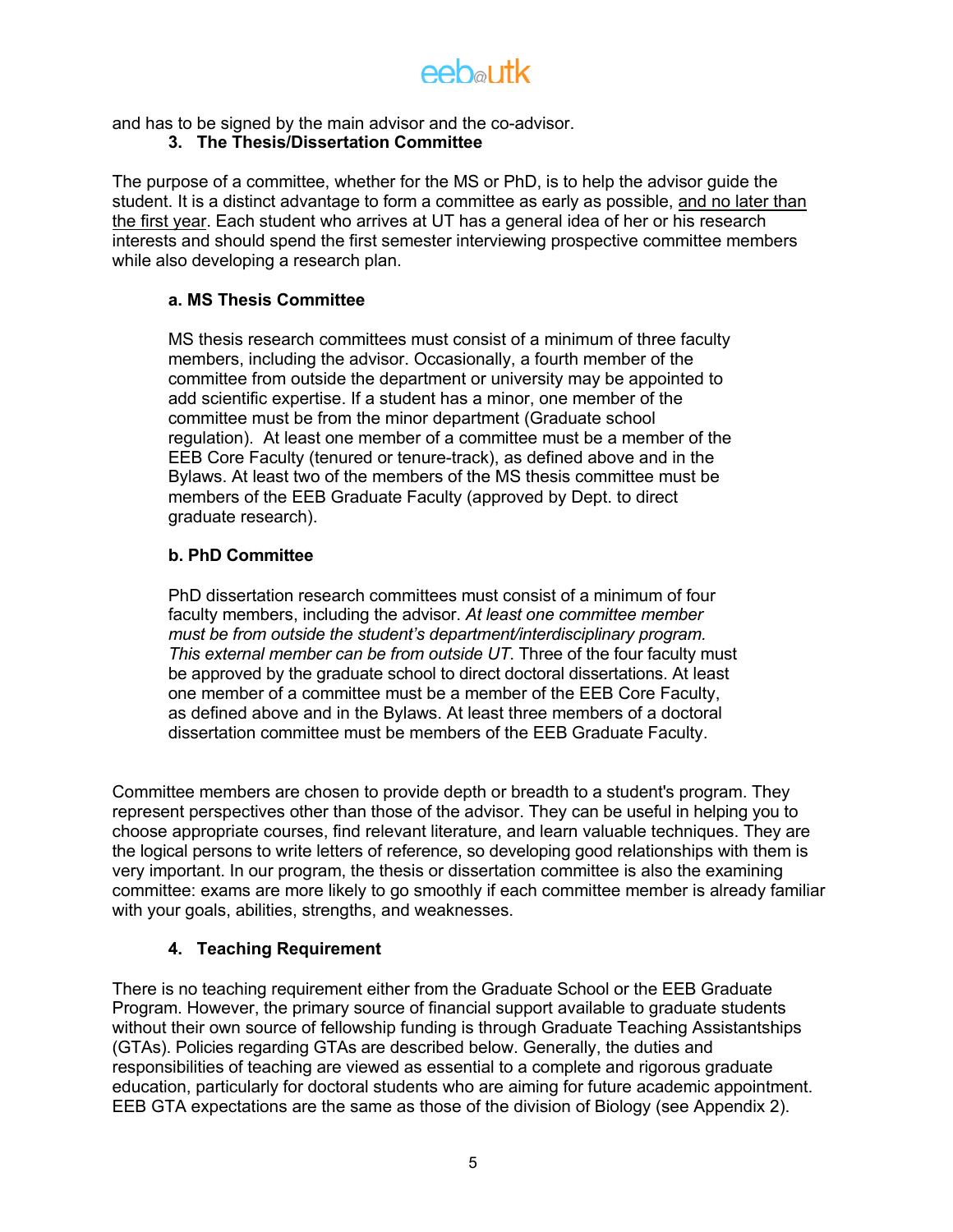

## *B. Courses and Progress towards a Degree*

The degree and course requirements of the Graduate School and the Department of Ecology and Evolutionary Biology are described in the current edition of the Graduate Catalog. For your convenience, the requirements are described below. However, the Catalog for your academic year is the definitive source in the case of discrepancies.

### **1. Course Requirements for the Masters Degree**

### **a. Graduate School Requirements**

The Graduate School considers a full load to be nine to 12 credit hours or the equivalent of 6 hours with a Teaching Assistantship (see below). A cumulative minimum grade point average (GPA) of 3.0 must be maintained to remain in good standing. Incomplete grades must be cleared before the end of the semester following when the course was taken.

A minimum of 30 semester hours of graduate course work is required

- $\Box$  20 hours should be at the 500-level or above, the remaining 10 hours can be at 400-level but only from the approved list of 400-level courses (see 'course descriptions' in Graduate Catalog http://tiny.utk.edu/grad-catalog ).
- $\Box$  Six of the 30 hours must be thesis (EEB 500). Although students may take more than 6 hours of EEB 500, no more than 6 hours may be included in the 30 hours required for a Masters degree.

Note that MS students must register continuously for EEB 500 once their thesis proposal is approved but, unlike for the PhD degree, students do not have to register for EEB 500 over the summer. In order to receive medical care at the Student Health Center, students must register for at least 3 hours over the summer but it does not matter what those 3 hours are. GTAs will have a tuition waiver for summer tuition (for GRAs, it depends on your appointment - check with your advisor and/or your offer letter). Master's students must register for 3 hours of EEB 500 during the semester in which they defend and graduate.

## **b. EEB Graduate Program requirements**

### **Required Coursework:**

Note: a "C+" or below in required classes is considered as "not passing"

**1. The Core in Evolution and Ecology** [students must make a B- or higher] (6 hours)

**2. Quantitative requirement** (3-4 hours). Each student must take at least one quantitative course. Examples include statistics, bioinformatics, modelling etc.

**3. EEB 500 Thesis** (1-15 hours). Only 6 thesis hours can be counted towards an MS degree.

**4. EEB 503** (1 hour). EEB departmental seminar, a weekly lecture series. Required of first and second year graduate students. Senior undergraduate EEB majors and other graduate students are encouraged to enroll. All other students are strongly encouraged to enroll and attend.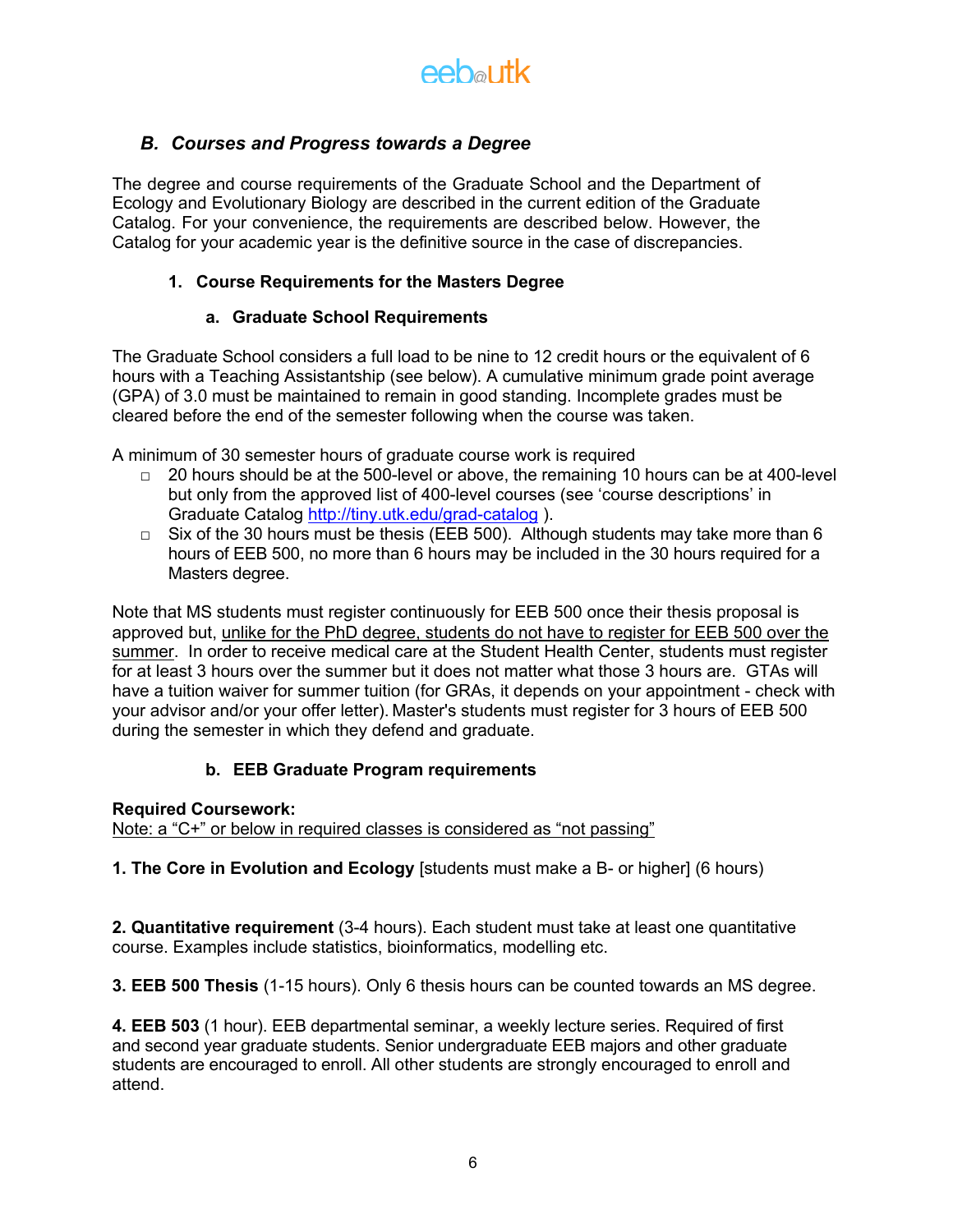# $A$   $A$

5. EEB 507 (1 hour). Seminar in Ecology and Evolutionary Biology. Presentations by 2<sup>nd</sup> and 4<sup>th</sup> year EEB Graduate Students. Required of all 2<sup>nd</sup> and 4<sup>th</sup> year EEB graduate students. This course is offered every spring semester.

**6. The remaining required hours** may be formal courses, seminars, or independent study. For first years, optional 1-credit professional development, R module, and grant writing seminars are encouraged. Two-thirds of all graduate hours must be at the 500-level or above; the remaining third may be 400-level courses. Excluding thesis hour requirements, the remaining elective hours graded A-F will fulfill the minimal UTK requirements for the degree.

## **2. Course Requirements for the PhD Degree**

## **a. Graduate School Requirements**

The Graduate School considers a full load to be nine to 12 credit hours or the equivalent of 6 hours with a Teaching Assistantship (see below). A cumulative minimum grade point average (GPA) of 3.0 must be maintained to remain in good standing. Incomplete grades must be cleared before the end of the semester following the one in which the course was taken.

Without the Master's degree:

- $\Box$  A minimum of 48 hours of graduate coursework, at least 30 hours graded A-F
- □ A minimum of 6 hours at 600-level taken at UTK,
- $\Box$  24 hours of EEB 600. Doctoral Research and Dissertation are required.

With a Master's degree:

- $\Box$  A minimum of 24 hours of graduate coursework, at least 12 hrs must be graded A-F.
- $\Box$  A minimum of 6 hours taken at the 600 level at UTK exclusive of dissertation hours.
- □ 24 hours of EEB 600, Doctoral Research and Dissertation, are required.

Note that a student must register continuously for Dissertation (600) hours from the time the Dissertation Proposal is approved, admission to candidacy is accepted, or registration for Dissertation hours is begun, whichever comes first, until graduation. Importantly, if you graduate over the summer, you must remember to sign up for 3 credits of 600 for that summer as well. GTAs will have a tuition waiver for summer tuition. *GRAs might not covered in the summer*, so very important for GRAs to check with their PI/advisor and/or check their offer letter in advance.

Students must meet residency requirements set out in the graduate school catalog. Residency is required for both advancement to candidacy and graduation, and it does not just mean living in Tennessee – it may have a required number of hours per semester above the 6 hours required with a TA. Students must check the Graduate School website for current forms and requirements.

## **b. EEB Graduate Program Requirements**

## **Required Coursework:**

Note: a "C+" or below in required classes is considered as "not passing"

**1. The Core in Evolution and Ecology** [students must make a B- or higher] (6 hours)

**2. Quantitative requirement** (3-4 hours). Each student must take at least one quantitative course. Examples include statistics, bioinformatics, modelling etc.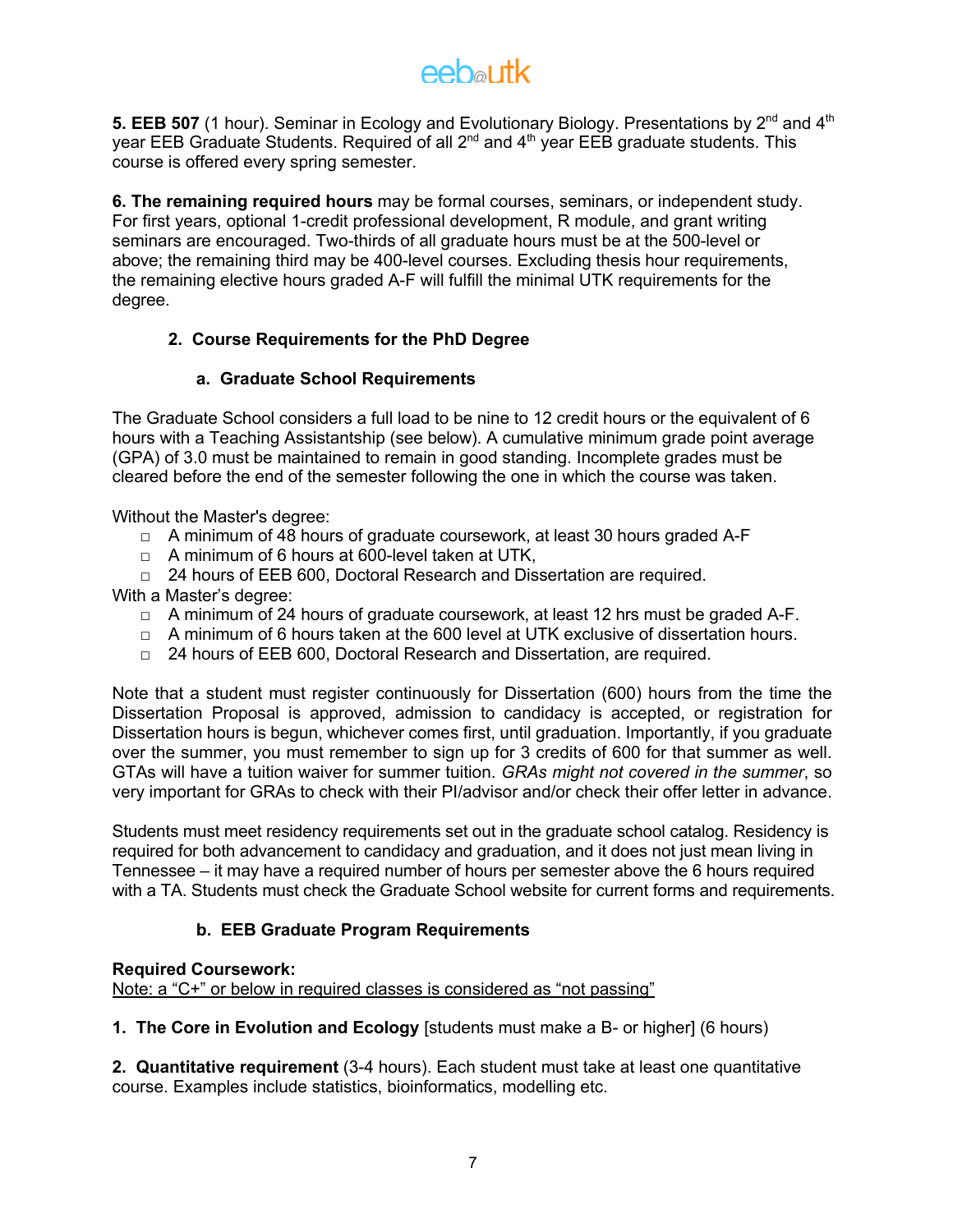# eebautk

**3. EEB 503** (1 hour). EEB Seminar, a weekly lecture series. Required of first and second year graduate students. Senior undergraduate EEB majors and other graduate students are encouraged to enroll. All other students are strongly encouraged to enroll and attend.

**4. EEB 507** (1 hour). Seminar in Ecology and Evolutionary Biology. Presentations by 2nd and  $4<sup>th</sup>$  year EEB Graduate Students. Required of all  $2<sup>nd</sup>$  and  $4<sup>th</sup>$  year EEB graduate students. This course is offered every spring semester.

**5. The remaining required hours** may be formal courses, seminars, or independent study. For first years, optional 1-credit professional development, R module, and grant writing seminars are encouraged. Two-thirds of all graduate hours must be at the 500-level or above; the remaining third may be 400-level courses. Excluding thesis hour requirements, the remaining elective hours graded A-F will fulfill the minimal UTK requirements for the degree

The EEB Graduate Program has no foreign or computer language requirement, but the graduate committee in consultation with the student may choose to require one.

## **3. Thesis and Dissertation Proposals**

The purpose of a proposal is to ensure that research has been planned carefully. It is developed in close consultation with the advisor and occasional consultation with committee members. The MS thesis proposal describes a narrower piece of work than that expected of a PhD dissertation proposal, but the following description is appropriate for either. In most cases, the proposal is structured similarly to a scientific paper (note: mathematical or theoretical proposals will typically follow a different format):

The first part is a comprehensive review of the relevant literature, which allows the research to be placed into a broad context. This should demonstrate to the committee that the student has synthesized a body of scientific knowledge. The literature review for a PhD proposal is expected to be far more thorough than that for the MS proposal.

Most of the remaining space in a proposal will be devoted to the methods to be used in each chapter; these should be organized in terms of questions or hypothesis testing. Where alternative methods are possible, those methods selected must be justified.

Specific requirements for the MS and PhD proposals are described in their respective sections below. A dated copy of the research proposal, bearing the signatures of the student and all committee members, must be placed on file in the departmental office. In addition, both MS and PhD proposals should include a checklist of all science, mathematical and statistical coursework taken (with grades) and to be taken.

## **4. Annual Review of Graduate Student Progress**

The Graduate Affairs Committee reviews progress of all grad students each year, based largely on an annual progress report due 15 September every year. *Submission of a progress report is required of all graduate students* and must be signed by the student's advisor. After review by the GA committee, each student will get feedback in an annual letter, which they are expected to discuss with their advisor, and then sign and return to the department each year. The progress report and letter will be kept on file in the student's records. They will be used to evaluate good standing in the Dept., requests for teaching assistantships and various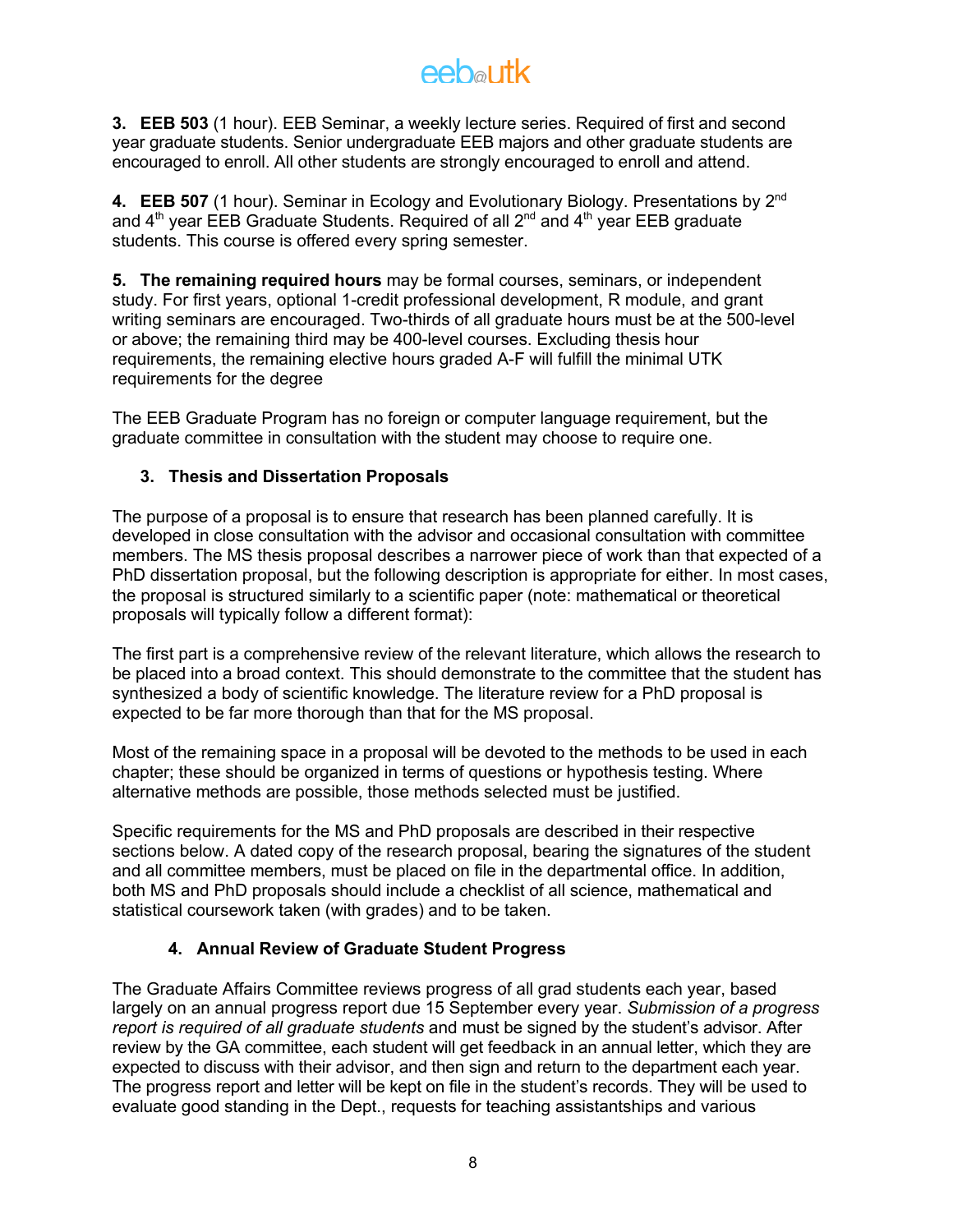fellowships and awards offered by EEB, the College and the University.

The report summarizes the student's progress over the previous academic year and summer. Please see the link on the EEB webpage for the general form and an exemplar: http://eeb.bio.utk.edu/important-information-for-current-students/

Note also that satisfactory progress requires that students meet with their committee at least once each year. After each meeting, the student and advisor must collaborate to write a short summary of what occurred during the committee meeting, and these summaries will become part of the student's record (see below for details).

Students who are not making satisfactory progress as determined by the faculty advisor and their graduate committee will be invited to discuss their work with the Chair of Graduate Affairs committee. If a student is found to be out of compliance with requirements of the program, and therefore not making satisfactory progress, the advisor and Graduate Affairs Committee will issue the student a letter with a recommended course of action and deadline for achieving compliance. Students who receive two annual assessments of "Unsatisfactory Progress" will be dismissed from the program.

## **5. Other Interactions with the Graduate Affairs Committee**

All first-year students and students who have not yet held a committee meeting will meet with the Chair of Graduate Affairs committee early during the second year. Any student may request a meeting with the Graduate Affairs Committee as an avenue to expressing concerns about the Program; the faculty advisor will not be present unless a student requests this. Difficulties or problems perceived by a student in any areas of the Graduate Program, including the quality or content of courses, faculty interactions or general University procedures, should be brought to the attention of the Chair of Graduate Affairs Committee or any member of the Graduate Affairs Committee, including the graduate student representative. University reporting procedures, such as sexual harassment to Title IX or discrimination to Office of Equity and Diversity, should take precedence for issues within their scope; in this context, no member of Grad Affairs, including the student representative, is a confidential resource.

For a grade change see the university policies regarding the approved timeline of such requests. If the discussion at the departmental level does not lead to resolution of the complaint, the next level is an appeal at the College level.

Please see the Graduate School Policies on Grievances and Appeals: http://gradschool.utk.edu/documents/2016/02/student-appeals-procedures.pdf

*Students are responsible for scheduling and finding space for all committee meetings. Providing refreshments at exams is discouraged.*

## **6. Progress towards the Degree**

You are expected to make satisfactory progress toward completion of all coursework and your dissertation in the deadlines set forth below, with progress being monitored by the Dissertation Committee and, independently, by the Graduate Affairs Committee. You must meet with your Dissertation Committee at least once per year to review research progress and to solicit suggestions and comments. Failure to meet with your Committee is a sign of unsatisfactory progress, which will be carefully evaluated at the annual review and could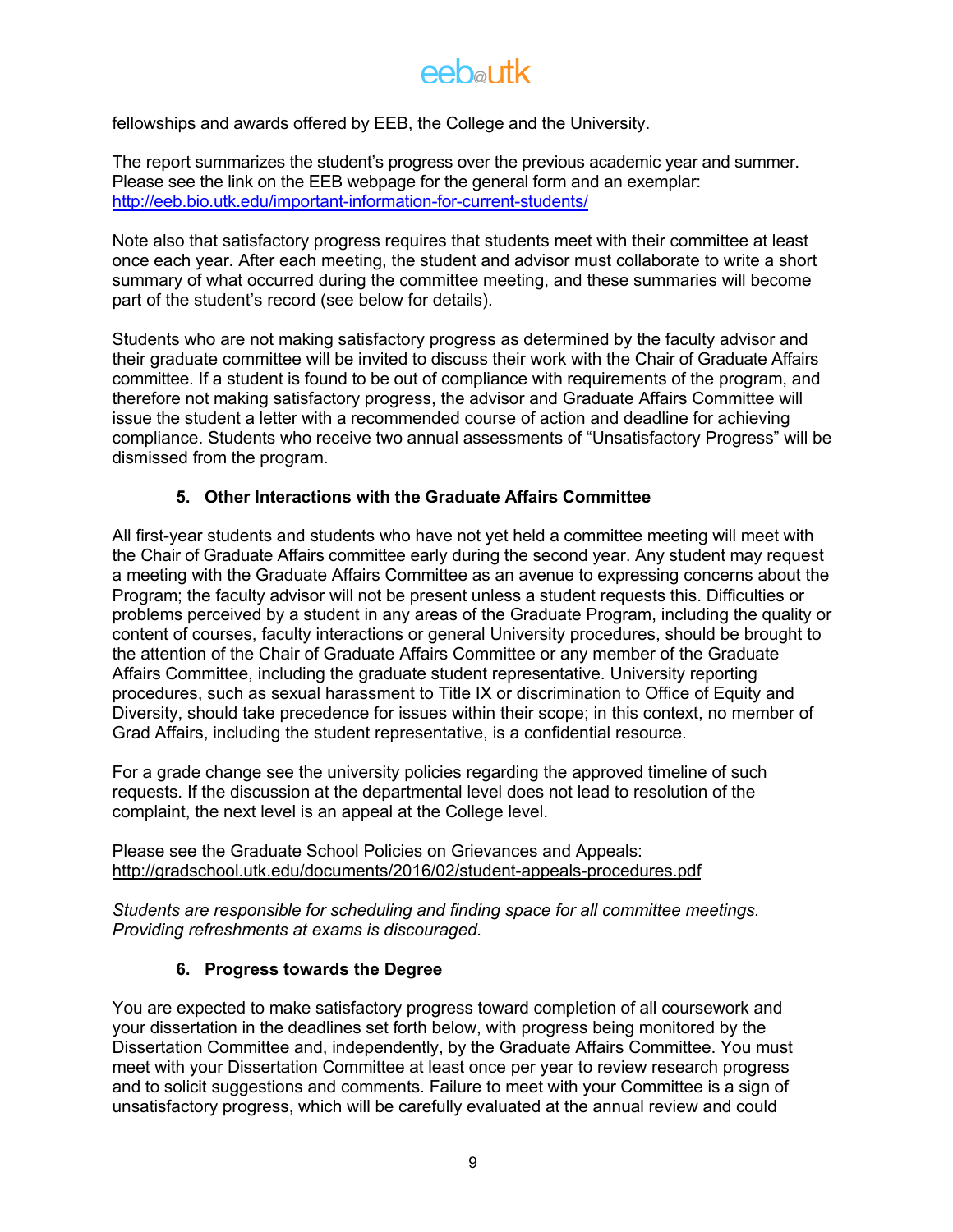## eebautk

result in the loss of financial aid or dismissal from the graduate program. Please see Appendix 1 for a checklist of benchmarks of progress.

## *C. Master of Science*

The MS degree requires fulfillment of course work and a thesis designated by the Graduate School and the Graduate Program. The MS is especially recommended for students who seek one of the many jobs for which this is the best degree, who are uncertain of long-range professional goals, have little or no research experience, or are deficient in fundamental (undergraduate) coursework. Various forms are required by the Graduate School; it is the student's responsibility to know what these forms are and to submit them when necessary.

## **1. The Thesis Proposal**

In your second semester in residence, you should develop a thesis proposal with assistance from your advisor. The MS thesis proposal is typically five to ten pages long, though the precise length is decided between advisor and student. It is extremely important that the MS proposal describe a research project that can be realistically completed and written up in 1-2 years from the time the proposal is prepared.

Following a critical review and revision process, the student and advisor should present the proposal to the Thesis Committee. The committee should have been chosen and consulted while the proposal was being developed. The student should call a meeting to discuss the proposal within two weeks of providing it to the committee. The advisor and the thesis committee must approve the thesis proposal before research is begun, usually by the end of the second semester.

A dated copy of the MS research proposal, bearing the signatures of the student and all committee members, must be placed on file in the departmental office. The proposal should be accompanied by a checklist of all science, mathematical and statistical coursework taken (with grades) and those to be taken.

After each committee meeting the student will write a short summary of the meeting and submit it by email to the advisor. The summary should detail the specific suggestions and required tasks that were asked of the student. The advisor will then edit it and send to the rest of the committee for approval. Once all, including the student, have approved the synopsis, the advisor will send it to the staff graduate program coordinator for filing.

## **2. Admission to Candidacy for the MS**

Following completion of required coursework and acceptance of the thesis proposal, a student may apply to the Graduate School for admission to candidacy. Candidacy signifies demonstrated ability to do acceptable graduate work and that satisfactory progress is being made toward a degree. The Admission to Candidacy Form, available from the Graduate School, must be signed by the thesis committee and contain a list of all courses to be used for the degree, including transfer coursework. The student must submit this form to the UT Office of Graduate Admissions and Records no later than commencement day of the semester preceding the semester in which graduation is planned, and provide a copy to the EEB Department.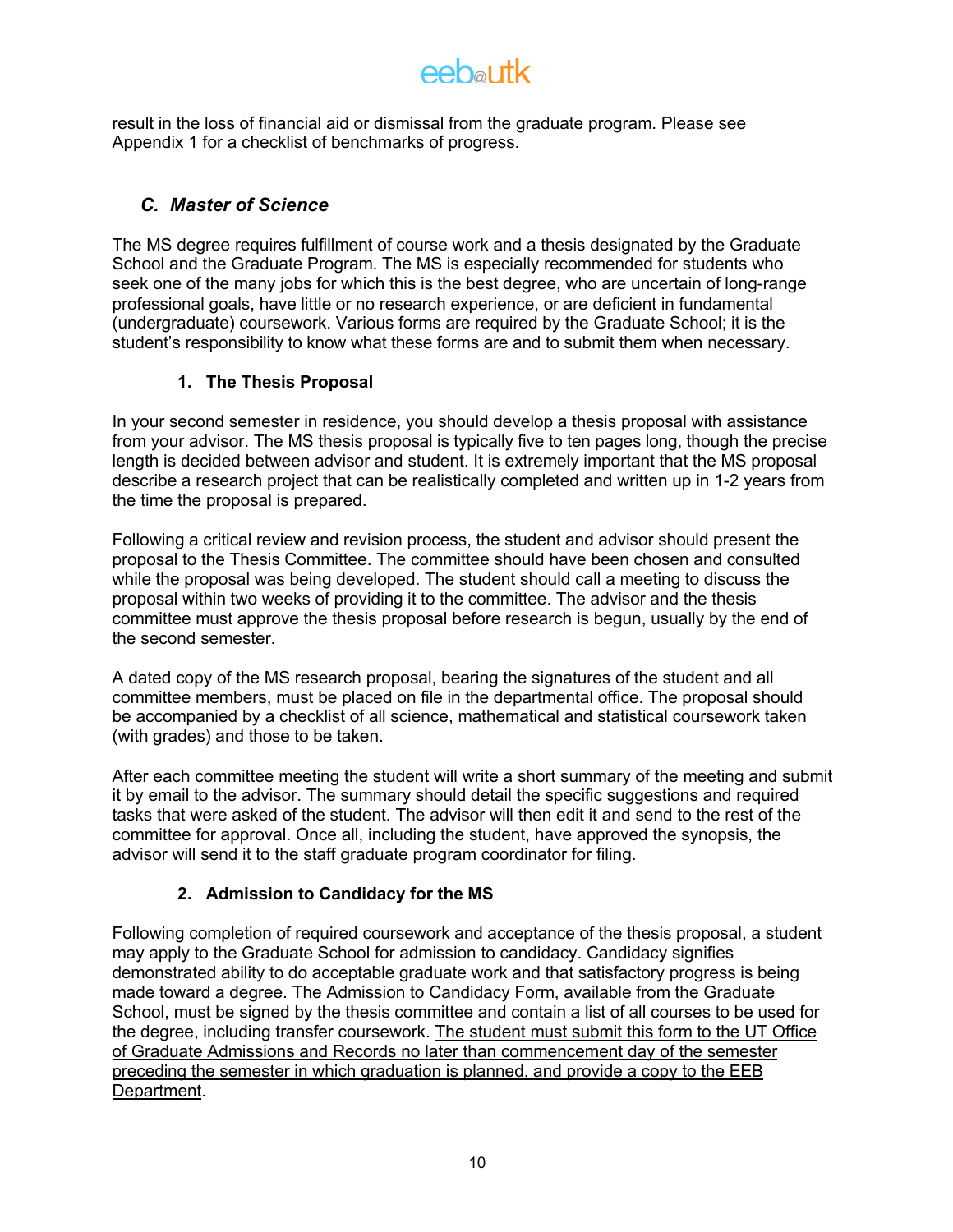## eebautk

Students are responsible for scheduling and finding space for all committee meetings. Providing refreshments at exams is discouraged.

## **3. Satisfactory Progress**

Students are expected to make satisfactory progress toward completion of the thesis, with progress being monitored by the thesis committee and, independently, by the Graduate Affairs Committee via the annual review process. Students should meet with the thesis committee in the Fall of their second year and annually thereafter to review the progress of results and to solicit suggestions and comments. It is up to the student to arrange to meet with the committee; failing to do so could result in the loss of financial aid or dismissal from the Graduate Program.

## **4. The Thesis**

The MS thesis describes and discusses the primary results of the research. The contents must be original and provide the basis for at least one journal publication; all students are encouraged to write the thesis in the format of a manuscript for publication. Prior to graduation, all original data comprising the thesis should be placed on file and a timetable should be finalized for publishing the thesis, both with the advisor. The thesis format must conform to standards established by the University, which are described in the UT Knoxville Guide to the Preparation of Theses and Dissertations (available online) and are, in most cases, compatible with journal publications.

## **5. The Thesis Defense**

Once the thesis has been approved by your advisor, it should be submitted to the other members of the committee at least one month prior to the anticipated defense. The student should also schedule a public seminar at least five weeks in advance. Typically the public seminar is scheduled to immediately precede the oral exam. The student's committee might or might not attend the seminar, but the committee will participate in an oral exam, which is a question-and-answer period covering all facets of the thesis, including general problems and tangential issues raised in the thesis. The committee excuses the student and then decides whether or not the student has passed the defense. Even when a student passes the oral exam, the committee usually suggests revisions of the thesis that will require rewriting, further analyses and/or bibliographic research. Because this will delay submission of the final thesis document to the Graduate School, students are strongly encouraged to submit the thesis to the committee at least 6 weeks before the deadline for graduation. Providing refreshments at exams is discouraged.

## **6. Summary of Steps**

The following is a summary of the requirements described above and their associated deadlines:

- □ Complete required coursework. Completed by the third semester.
- □ Write a thesis proposal. During the second semester.
- □ Form a thesis Committee. During the first or second semester.
- □ Meet with the committee no less frequently than annually.
- $\Box$  Have the thesis proposal approved by the committee. Either late in the second semester or shortly after the end of the first summer, by which time pilot data should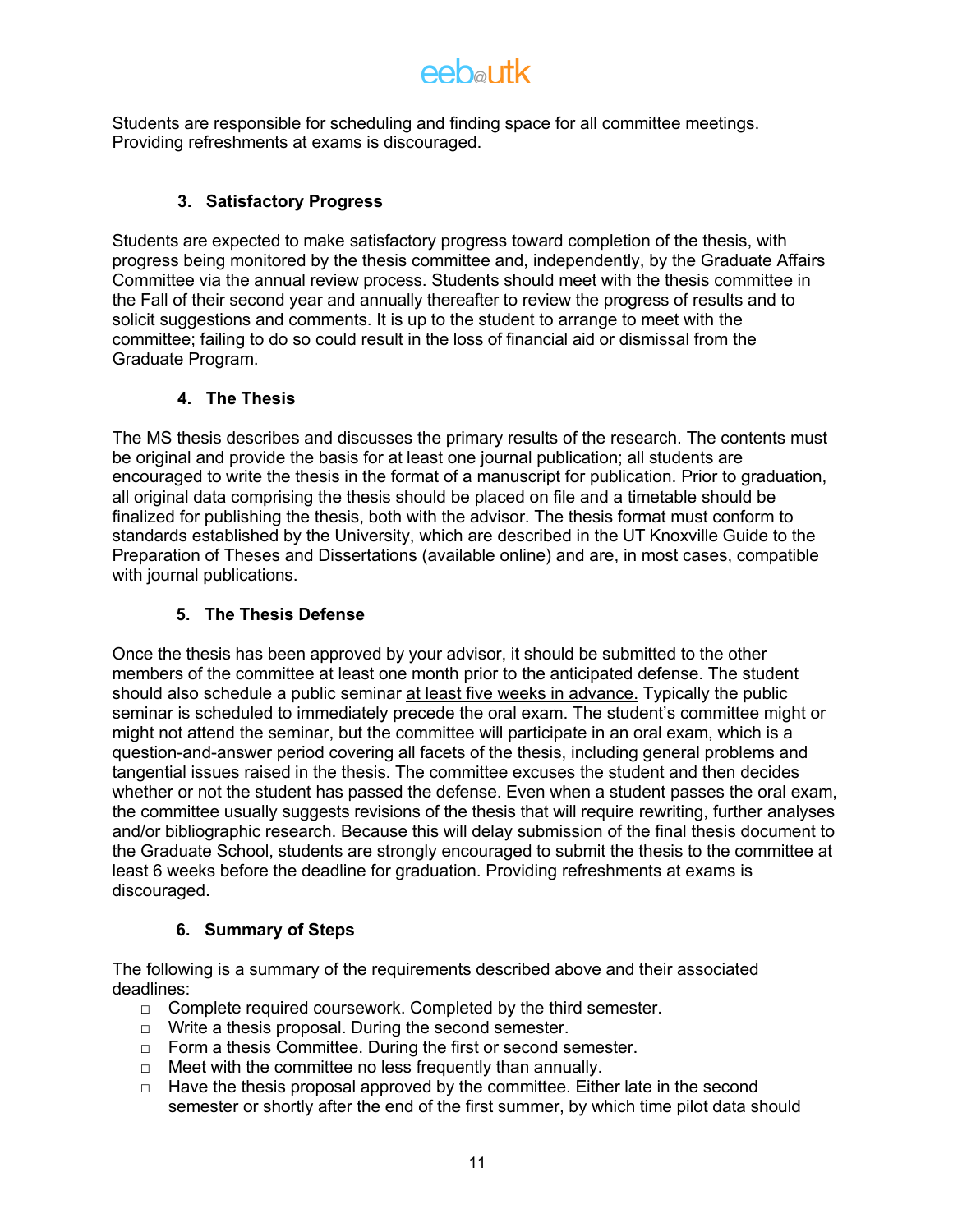

be available.

- $\Box$  Apply for admission to candidacy, after completing coursework and acceptance of the thesis proposal.
- $\Box$  Master's Thesis students must register for a minimum of three hours of thesis credits (EEB 500) the semester their thesis is accepted by the Graduate School. For information on this policy, please see the Graduate Catalog which is located on the Graduate School website (http://tiny.utk.edu/grad-catalog ).
- $\Box$  Written reports of progress from the previous year must be provided to the Graduate Committee by 15 Sept. of each year.
- □ Notify the Graduate School one semester before intending to graduate.
- $\Box$  Completion of thesis and its defense (2-3 years after first registration). The Graduate School sets the deadlines. Candidates are urged to schedule the thesis defense at least six weeks prior to the Graduate School deadline.
- □ Deliver copies of all signed Graduate School documents to EEB.
- $\Box$  Have thesis cover page signed by the Head of EEB.

## *D. Doctor of Philosophy*

The purpose of the PhD Program is to train students rigorously for a research and/or teaching career in ecology and evolutionary biology. The principal criterion for the doctoral degree is the dissertation, a document based on extensive original research which should be a major contribution to the field of study and its integration with related fields. The doctoral candidate must demonstrate a thorough knowledge of relevant fields and show a capacity to design and execute original research. By the time of the defense of the dissertation, the candidate is expected to be an expert in his or her field.

All students are strongly encouraged to take courses that will maximize their breadth and exposure to many fields in ecology and evolutionary biology as well as related subject areas. Toward this end, students are expected to enroll in advanced topics courses during most semesters that they are in residence, and to interact with many faculty, not only members of the dissertation committee. Various forms are required by the Graduate School; it is the student's responsibility to know what these forms are and to submit them when necessary.

### **1. The Advisor**

Faculty who wish to direct doctoral students must be certified by the Graduate School. Only members of the EEB Graduate Faculty (see "Departmental Graduate Faculty" above and EEB department bylaws for definitions) who are approved by the Graduate School may direct doctoral dissertation research in EEB.

In the instance that a graduate student decides or is required to change their advisor, see section II.A.2 above

## **2. The Dissertation Committee**

Students should discuss prospective faculty members of the dissertation committee with the advisor. Committee members should be individuals who are familiar with the problems, methods and organisms which will be used in the dissertation research program. Such people can provide important resources of information, ideas, and possibly equipment.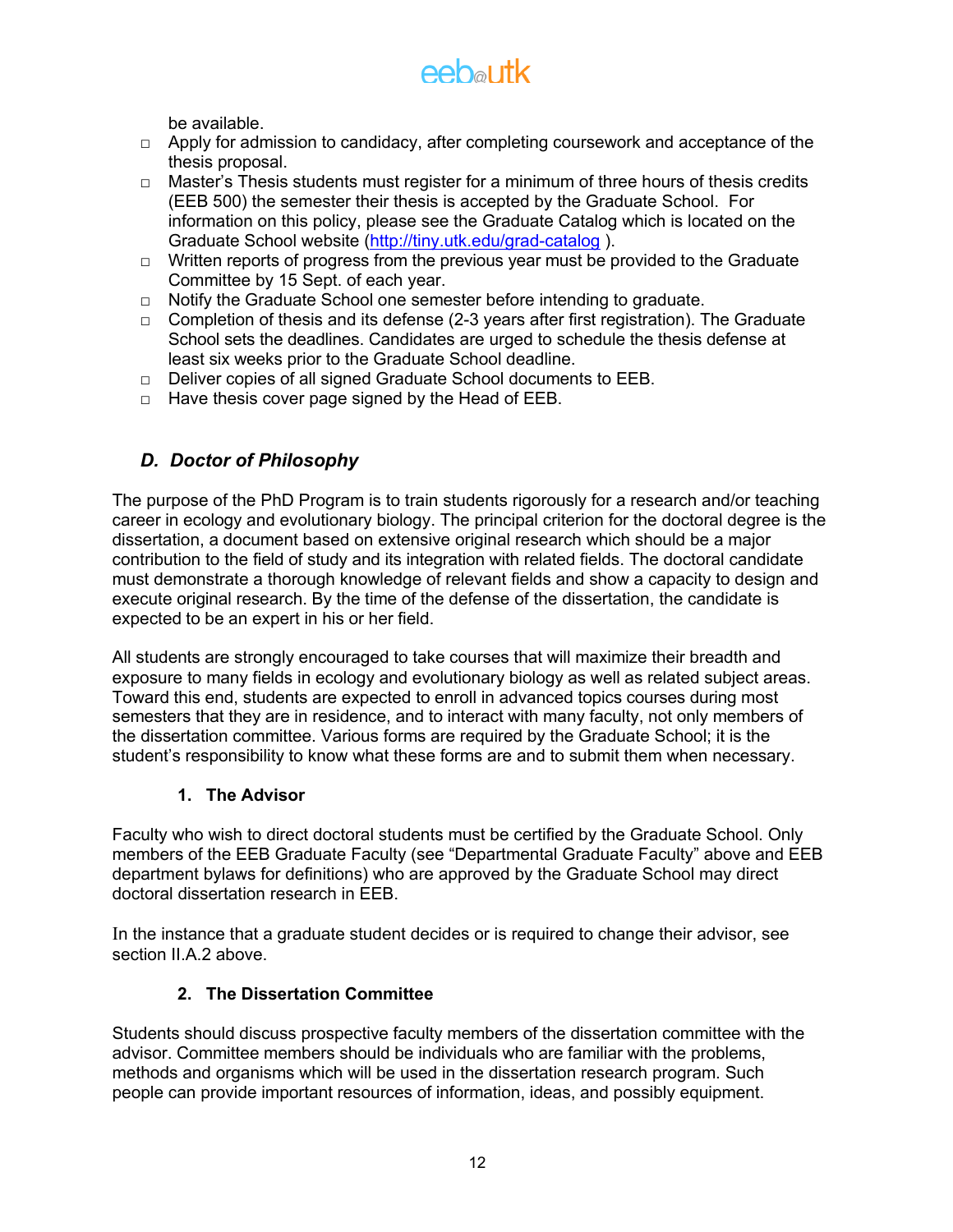Scientists not on the faculty can become members of the committee if temporary Adjunct status is arranged through the Department, following consultation with the advisor and the Department Head (but see "Departmental Graduate Faculty" above).

The first committee meeting should be scheduled before the end of your first year in the program. The following topics should be discussed at the meeting, and many will be revisited at later meetings:

- $\Box$  Academic and professional goals.
- $\Box$  Problems and issues directly involved with the dissertation plans, including necessary funding and EEB resources.
- $\Box$  Past and future coursework (especially, relevant statistics courses).
- $\Box$  Setting dates for submitting a dissertation proposal and taking the Advancement to Candidacy Exam.
- $\Box$  A preliminary timetable for completion of the research, write-up of the dissertation, and completion of all requirements in the Graduate Program.

Please be aware of a relatively new EEB policy: After each committee meeting the student will write a short summary of the meeting and submit it by email to the advisor. The summary should detail the specific suggestions and required tasks that were asked of the student. The advisor will then edit it and send to the rest of the committee for approval. Once all, including the student, have approved the synopsis, the advisor will send it to the staff graduate program coordinator for filing.

## **1. The General Knowledge exam – CORE**

The first-year CORE course in Evolution (Fall) and Ecology (Spring) serves as the general knowledge exam. CORE must be completed by the end of the 1st year of study. If there were deficiencies in CORE, then the dissertation committee in consultation with CORE faculty may require additional work. If either semester of CORE is failed (C+ or below), then that semester must be retaken

## **2. The Dissertation Proposal**

During the first year each student should narrow down specific areas to pursue for the doctoral research. This process culminates in the preparation of a dissertation proposal, described earlier. The completed proposal, once approved by an advisor, is the focus of discussions with members of the Dissertation Committee.

The structure and contents of dissertation proposals were described in detail earlier. Proposals are typically 10-15 pages long. The exact length depends on the nature of the proposal (e.g., modeling or field work) and is determined between advisor and student. As with the MS proposal, the advisor is a critical resource.

The completed dissertation proposal should be circulated to committee members and will be defended in the oral portion of the Advancement to Candidacy Exam. A signed copy of the dissertation proposal must be put on file in the EEB Departmental Office.

## **5. The Advancement to Candidacy Exam**

The Advancement to Candidacy exam is usually taken after all required coursework is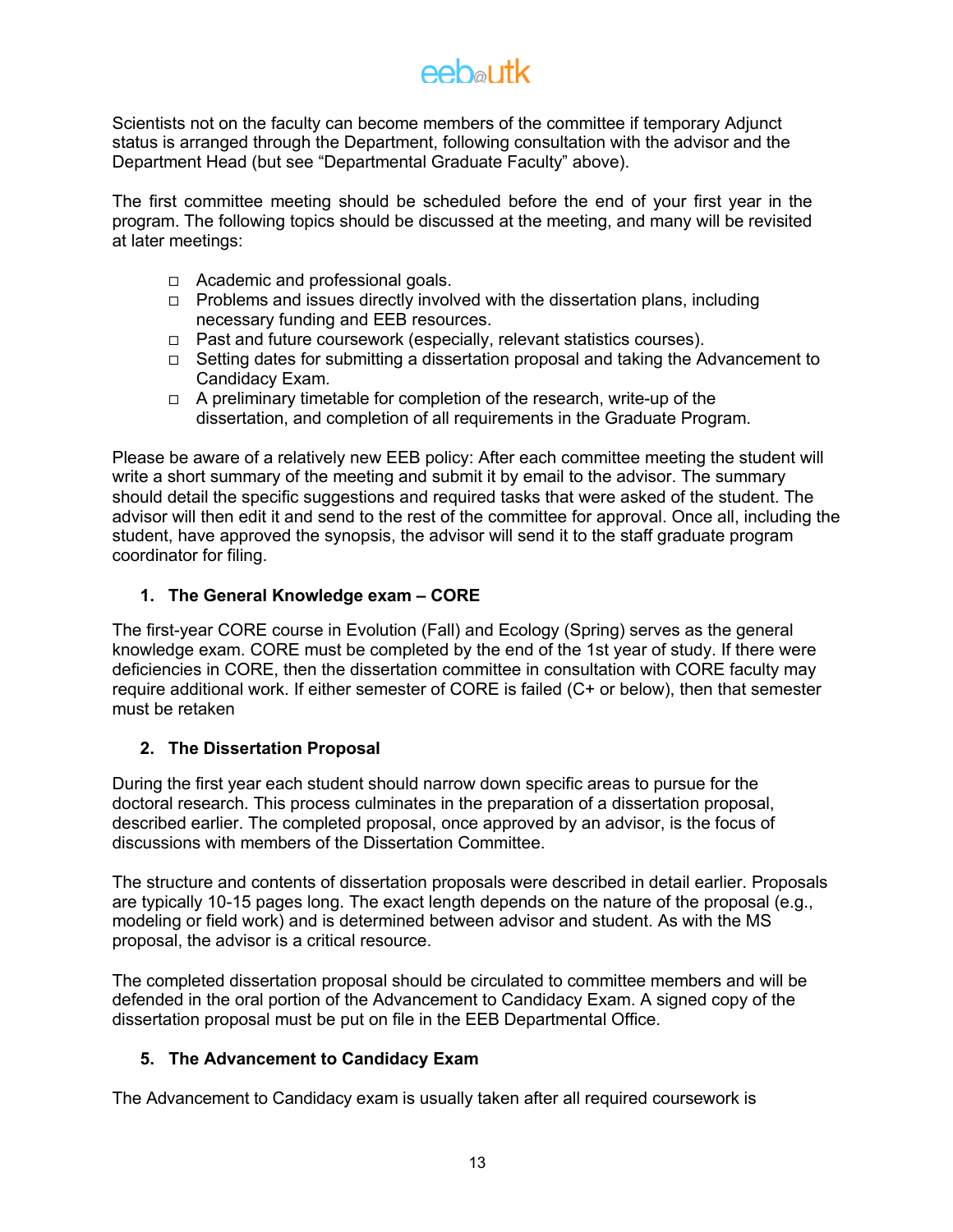completed. It must be taken no later than the end of the 5th semester *in a form decided upon by dissertation committee,* but with a focus on research done and research proposed. Some committees may require a written portion to the exam, such as a grant proposal or a manuscript. The content of the oral portion of the exam is up to the committee and should generally focus on defending the written proposal, which must be distributed to the committee at least two weeks in advance of the exam.

Immediately following the oral exam, the student will be asked to leave the room so that the committee may discuss the examination and then assign a grade. As required by the Graduate School, the student is independently evaluated on the written and oral portions. Performance on each will be graded by 'Pass' or 'Fail'. Students who do not pass both portions of the exam are allowed to take the exam once more, no later than the end of the semester following the first sitting for the Advancement to Candidacy Exam. Failing the exam a second time will automatically elicit termination from the Program. Students who pass the exam are considered qualified to conduct research leading to the doctoral degree and should apply to the Graduate School for Candidacy.

## **6. Admission to Candidacy for the PhD**

You may (and must) apply to candidacy for the doctoral degree after passing the Advancement to exam, completing the required courses in the Graduate Program, and maintaining a GPA of at least 3.0 (B average) in all graduate coursework. Admission to candidacy must be applied for and approved by the Graduate School at least one full semester prior to the date the degree is to be conferred. Applications for candidacy can be obtained online. Provide a copy of the signed form to EEB.

## **7. Concurrent Master's**

PhD students can obtain a Concurrent Master's degree as long as they intend to remain active in the PhD program. With the agreement of the majority of their committee, PhD students may complete the concurrent masters form from the grad school for the Director of Grad Students to endorse once they have 1) completed 30 hours of coursework; 2) passed the advancement to candidacy exam, and 3) produced a substantial product from their graduate work conducted here that has a DOI (e.g., published paper, preprint, website, software).

## **8. Registration for Doctoral Dissertation Research (EEB 600) hours**

Once Candidacy is approved (although you can begin these sooner, depending on the timeline) the Graduate School requires that students register for dissertation credit (EEB 600) each semester, including over the summer, in which research is performed using University facilities and/or involving any faculty consultation. Automatic enrollment does not occur once you become a candidate*, you must actively enroll in these hours*.

Once you have begun enrolling for 600, you must do so continuously until you graduate, including fall and spring semesters, and summer term. If you fail to do so, you will be required to back-register for the summer terms or semesters during which you were not enrolled, and pay for the credits yourself. If you held a GTA during the academic year prior to the summer during which you are enrolled in 600, your tuition waiver is in effect and you will not have had to pay tuition. If, having previously enrolled in 600, you fail to enroll in 600 for the summer term or a spring or fall semester, your tuition waiver will not cover tuition for the summer(s) or semesters when you have to back-register.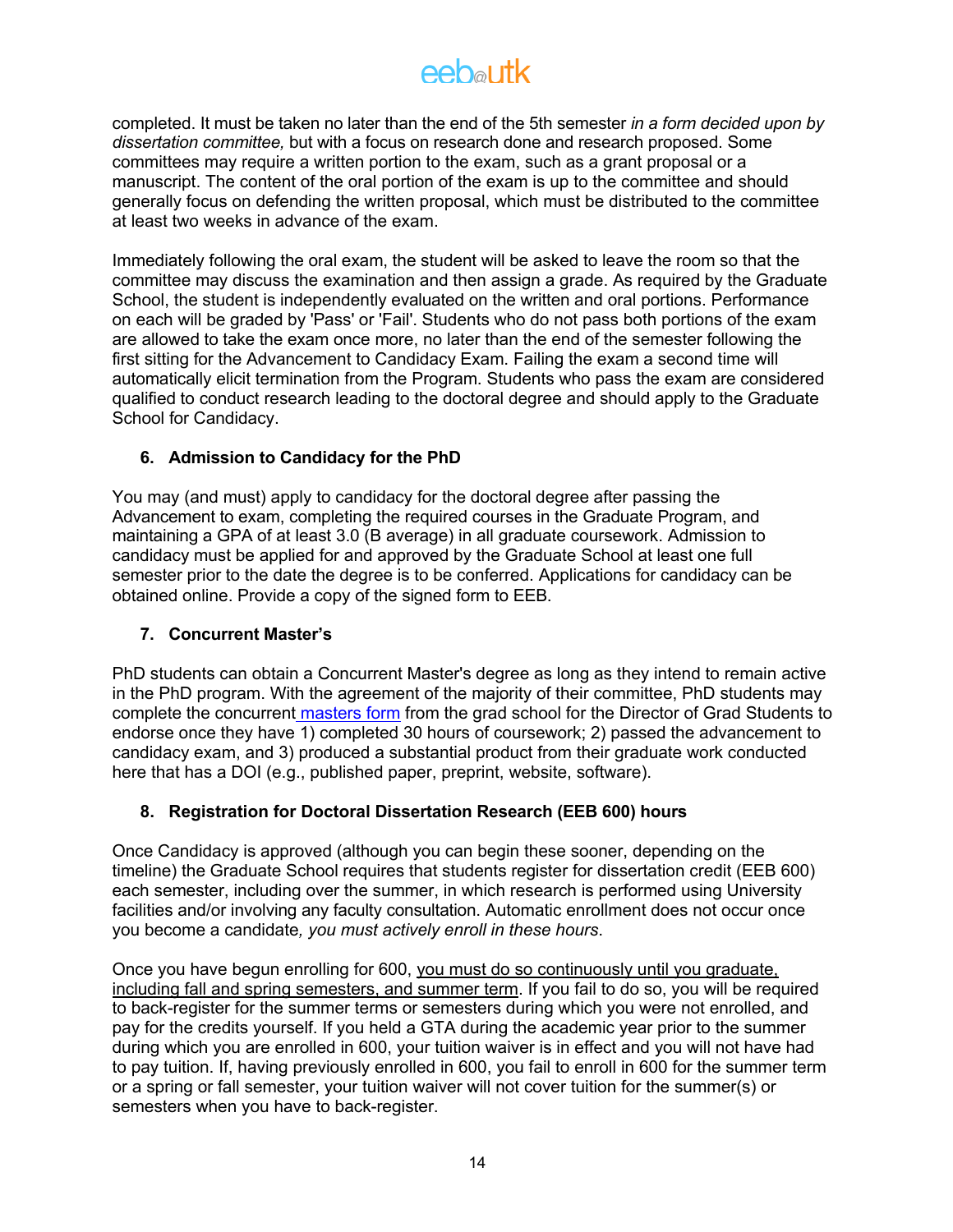## **9. The Dissertation**

The dissertation is the culmination of original major research. Just as research is a highly individualized endeavor, so too is the structure of the dissertation. Overall, the contents must represent an original, rigorous analysis of a major problem in ecology and evolutionary biology. Usually three or more publications should result from the dissertation research; you should be first or sole author on at least one major publication. Students who apply for professional jobs will be competing with others who have been publishing throughout their graduate careers. Because publications are a benchmark for quality in the dissertation and are imperative for getting a job or postdoc, you are strongly encouraged to write each chapter of the dissertation in the format of a publication. For that reason, it is critical to submit chapters for publication as they are written, rather than near the end of your dissertation.

Indeed, the dissertation work may be based on material published prior to the dissertation defense but all published work to be included in the dissertation must be approved by the advisor. Chapters based on published material must still be defended. Students should ask members of the dissertation committee to review manuscripts for publication prior to submission to a journal or other avenues of publication. This will ensure that the committee is aware of general research progress and that details of the work to be included in the dissertation are acceptable. Dissertations based on work in collaboration with other researchers must include an explanation of the student's specific role in the research relative to the coauthors. Research in which the student's involvement was minor is not considered fully independent research for the purposes of the dissertation, and other chapters that clearly indicate primary authorship by the student are required.

Although the format of the dissertation is highly individual, all dissertations require a series of drafts involving writing, re-writing and substantial revision. This process should occur in close consultation with your advisor. Only when you and your advisor agree that a complete draft of the dissertation is suitable for distribution should a copy be presented to other Committee members for their comments and approval. The distributed copy must be a version approved by the advisor; this version must be complete, including a title page, abstract, table of contents, list of tables and figures, complete and accurate Literature Cited, all chapters and appendices, and final versions of all figures and tables. Committee members are not expected to read the dissertation piecemeal, and the dissertation defense will be based on what the student and advisor agree is the final and complete draft.

The final format of the dissertation must be approved by The Graduate School and conform to standards established by the University which are described in the UT Knoxville Guide to the Preparation of Theses and Dissertations (available online). A dissertation consultant is available to review the material and assure that the dissertation is clearly presented, free of technical errors in the format, and reflects the quality and rigor of UTK and the Graduate School.

## **10. Intellectual Property**

Prior to graduation, all original data comprising the dissertation should be placed on file and a timetable should be finalized for publishing the dissertation with the advisor. This is to protect the student from others using her/his data without permission; it also ensures that data that are often critical to the research program of a faculty member, will be available for use after a mutually agreed upon amount of time has elapsed.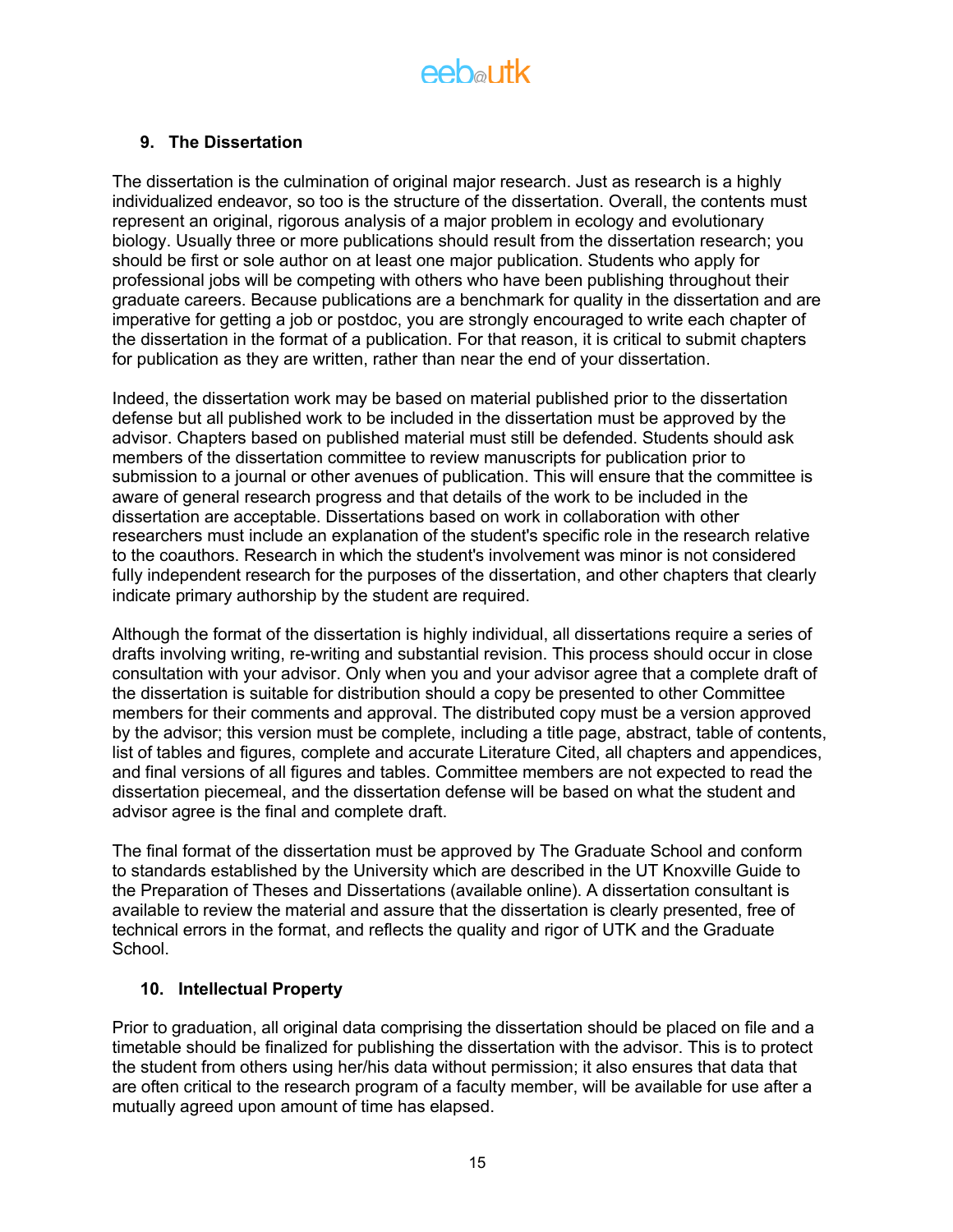# eebautk

## **11. The Dissertation Defense**

The defense of dissertation consists of two parts: a Public exit seminar and a final Oral exam. These need not be done at the same time, but please be aware that the Graduate School requires that all committee members be present at the final Oral exam.

**The final oral exam.** This is a meeting between the candidate and the dissertation committee to discuss specific questions about any facet of the dissertation research. When all members of the dissertation committee agree, a student should schedule the final oral exam (defense of dissertation). The dissertation defense must be formally scheduled through the Graduate School. Each student needs to (a) ensure that all members of the committee will be present and (b) schedule the location of the defense. Because students are likely to be making arrangements for the next professional move (e.g., interviews or applications for postdocs or jobs), a very common problem is scheduling the defense too close to the Graduate School deadline for submitting the dissertation. In this case, both the student and the committee are under considerable pressure. Therefore, it is critical to plan ahead: a complete draft of the dissertation must be submitted to the committee one month prior to the defense, and the defense must be scheduled at least two weeks before the Graduate School deadline for holding the defense. The committee often makes suggestions for substantive changes following the oral defense; thus, you should allow ample time to revise the dissertation and for the committee to read and approve revisions in order to meet the Graduate School deadline. Also, faculty are often unavailable in the summer months (mid-May to mid- August) for dissertation defenses due to nine month appointments of most faculty.

The dissertation committee makes two separate decisions: (1) whether a student has passed the oral defense and (2) whether to approve the written dissertation. The dissertation approval sheets are signed by the committee when they have approved the revised version; it is advisable to bring multiple copies of the forms to get signatures so that the committee does not have to be re-convened after the final submission is approved. The advisor will hold the later copies until the final version has been completed to the committee's satisfaction. The Head of EEB also signs the sheets and then the dissertation is submitted to the Graduate School. A student who has the unpleasant experience of failing the defense itself will be allowed to arrange a second defense no sooner than the following semester but typically within one year.

**The Exit Seminar.** Upon consultation with committee members and the approval of the student's advisor, the student must schedule their exit seminar with the faculty member currently in charge of the Departmental Seminar (EEB 503). When scheduling the seminar, the student must provide a title, abstract, and any images the student wishes to have included in the seminar announcement. The exit seminar must be scheduled at least five weeks in advance. However, students are *strongly* encouraged to schedule well in advance (e.g. the semester or year before) so that the exit seminar may be given as part of the Departmental Seminar series. Exit seminars will only be given during the academic year, not during the summer.

The goal of the exit seminar is to provide the student with a formal, high-profile venue at which to present their research to the Department and University. The exit seminar is open to all faculty and students and expected to last about one hour (45 minutes seminar with 15 minutes for questions). The exit seminar should consist of a ~45 minute presentation of a clear and thorough description of the primary questions, results, and significance of the dissertation research to be followed by a public question-and-answer period.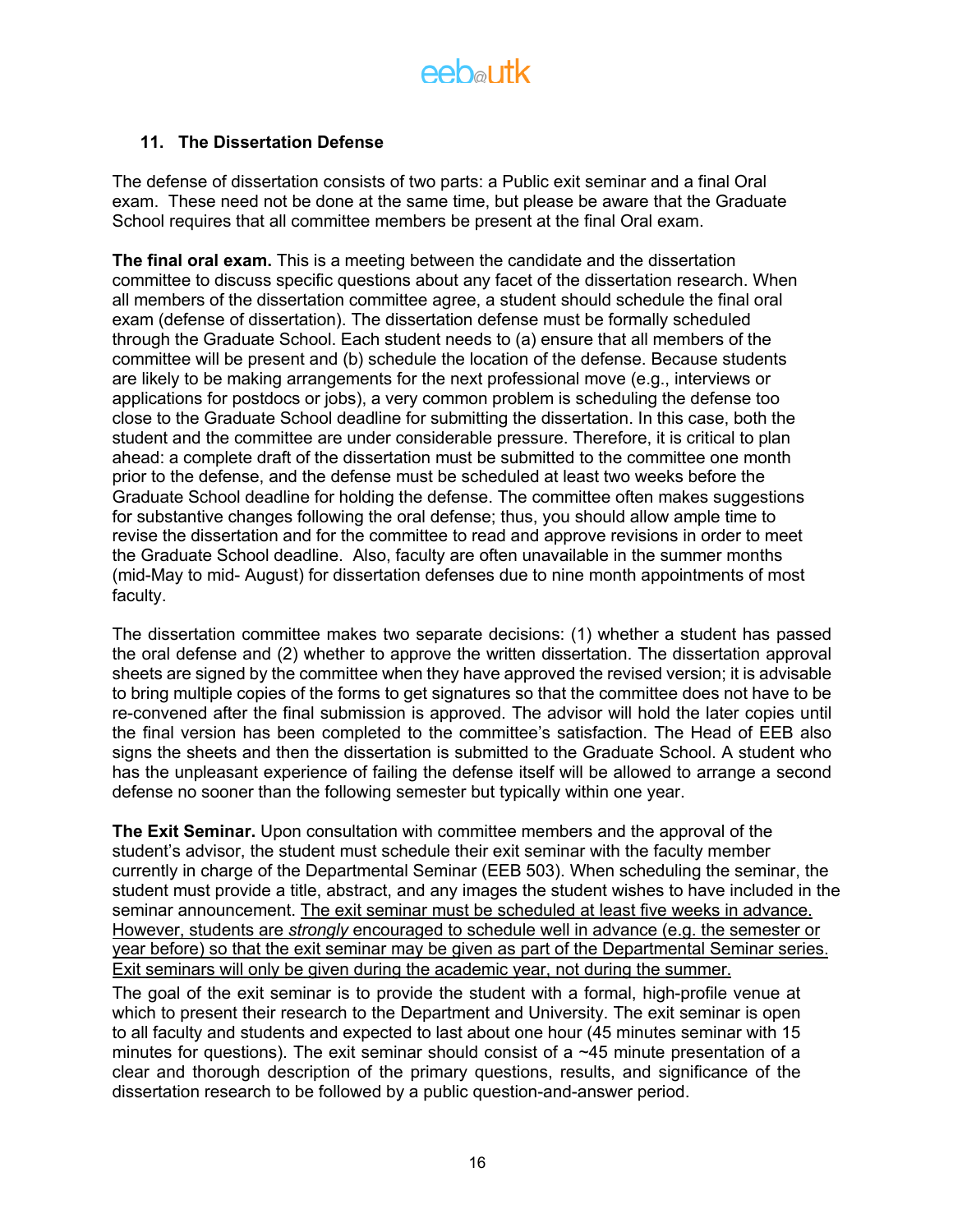## $A \in \mathbb{R}$  and  $A \in \mathbb{R}$

### **12. Summary of Steps**

Form a committee and hold an initial committee meeting during the first academic year. Make sure that at least three members of the committee are approved to direct doctoral dissertations.

- $\Box$  Form a Dissertation Committee, suggested within the first year (if not by early 3<sup>rd</sup> semester, then please meet with the Chair of Graduate Affairs committee)
- □ Meet with the committee no less frequently than annually.
- $\Box$  Complete required coursework, by the end of the fourth semester.
- $\Box$  Write a dissertation proposal. Suggested during the fourth semester.
- $\Box$  Pass the Advancement to Candidacy Exam. No later than the end of the Spring semester in the third year ( $5<sup>th</sup>$  semester) after enrollment in the PhD program.
- $\Box$  Apply for admission to candidacy after passing of the Advancement to Candidacy Exam.
- □ Once a candidate, begin enrolling in Dissertation Hours (EEB 600); once enrolled, you must continually enroll, *including over the summer*, until graduation.
- $\Box$  Annual Progress Reviews. Reports of progress over the previous academic year must be submitted for review every fall by 15 Sept.
- □ Notify the Graduate School one semester before intending to graduate.
- $\Box$  Complete the dissertation and schedule the defense (including notifying the Graduate School).
- $\Box$  Schedule a departmental exit seminar 6-12 months in advance with the seminar series organizer. The preferred time is immediately before the defense.
- $\Box$  University deadlines are set by the Graduate School. EEB Program deadlines are at least one month prior to the Graduate School deadlines.
- □ Deliver copies of all signed Graduate School documents to EEB.
- □ Have dissertation cover page signed by the Head of EEB.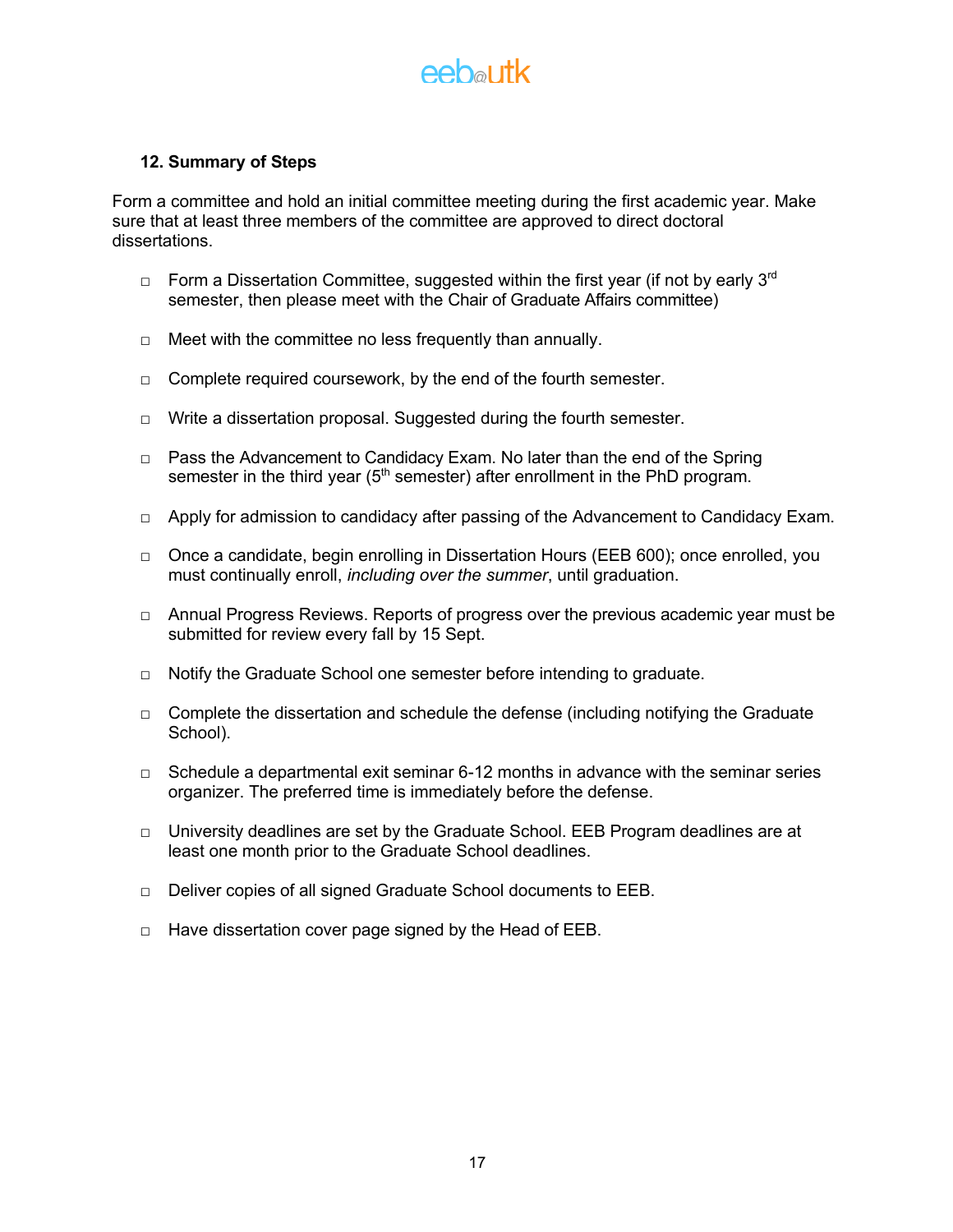

## **III. Student Records and Registration**

## *A. Student Records*

All records of the Graduate Program in EEB are stored. Each student's record should include all material related to the application process into the Program, teaching evaluations, annual progress reviews, an up-to-date Curriculum Vitae, and any other items which provide a record of your activities and progress (e.g., reprints of publications, grant applications, notices of awards or prizes). It is the responsibility of each student to be sure that all records are current. Be sure to notify EEB administrative assistants of any change in local address or telephone number.

If a request is made to the Graduate School, it often does not get forwarded to us; thus you need to send the Graduate Affairs Committee a copy of such correspondence, or send the Graduate Affairs Committee a letter explaining what is happening.

## *B. Registration*

All details regarding registration for new and continuing students are given in the Timetable of Classes published each semester. Information includes how registration is handled, fee payment, dates for registration, drop and add deadlines, and various University contact numbers and resources. All matters of registration are the responsibility of individual students. The Graduate School sends regular updates about graduate student policies to every student. These communiqués contain all information regarding Graduate School deadlines. It is your responsibility to be familiar with its contents.

**Important new policy! Students can no longer enroll late without consequences. Late enrollments, and especially retroactive enrollments, have caused chaos in how to bill tuition fees to tuition waivers. A retroactive enrollment is when a student suddenly realizes he/she should have enrolled, say for 3 credits of EEB 593 in a previous semester in order to graduate. That tuition waiver for those credits in an earlier year is longer there. The graduate school will no longer cover tuition fees for these kinds of situations. Those waivers will now be charged to the late-enrolling student. BEWARE that the policy is now past the trial phase, so there are no more excuses for late registrations. PLEASE REGISTER ON TIME EACH SEMESTER.**

## **1. Continuous Enrollment and Leaves of Absence**

Graduate students are required to maintain an active status through continuous enrollment from the time of first enrollment until graduation. Therefore, graduate students must register for a minimum of 1 graduate credit hour each semester (excluding summer) until graduation [doctoral students that have begun to register for dissertation hours - course EEB 600 - must register for a minimum of 3 hours during all semesters, including summer] OR the student can submit a Leave of Absence (LOA) form requesting a pre-approved break in enrollment (up to two years). The leave of absence form must be endorsed by the Head of EEB and the Chair of Graduate Affairs committee and must be submitting by the last day of classes the semester before the leave is requested. The Reinstatement form must be submitted to re-enter the same program (forms available on the Graduate Schools webpage) without payment of additional fees.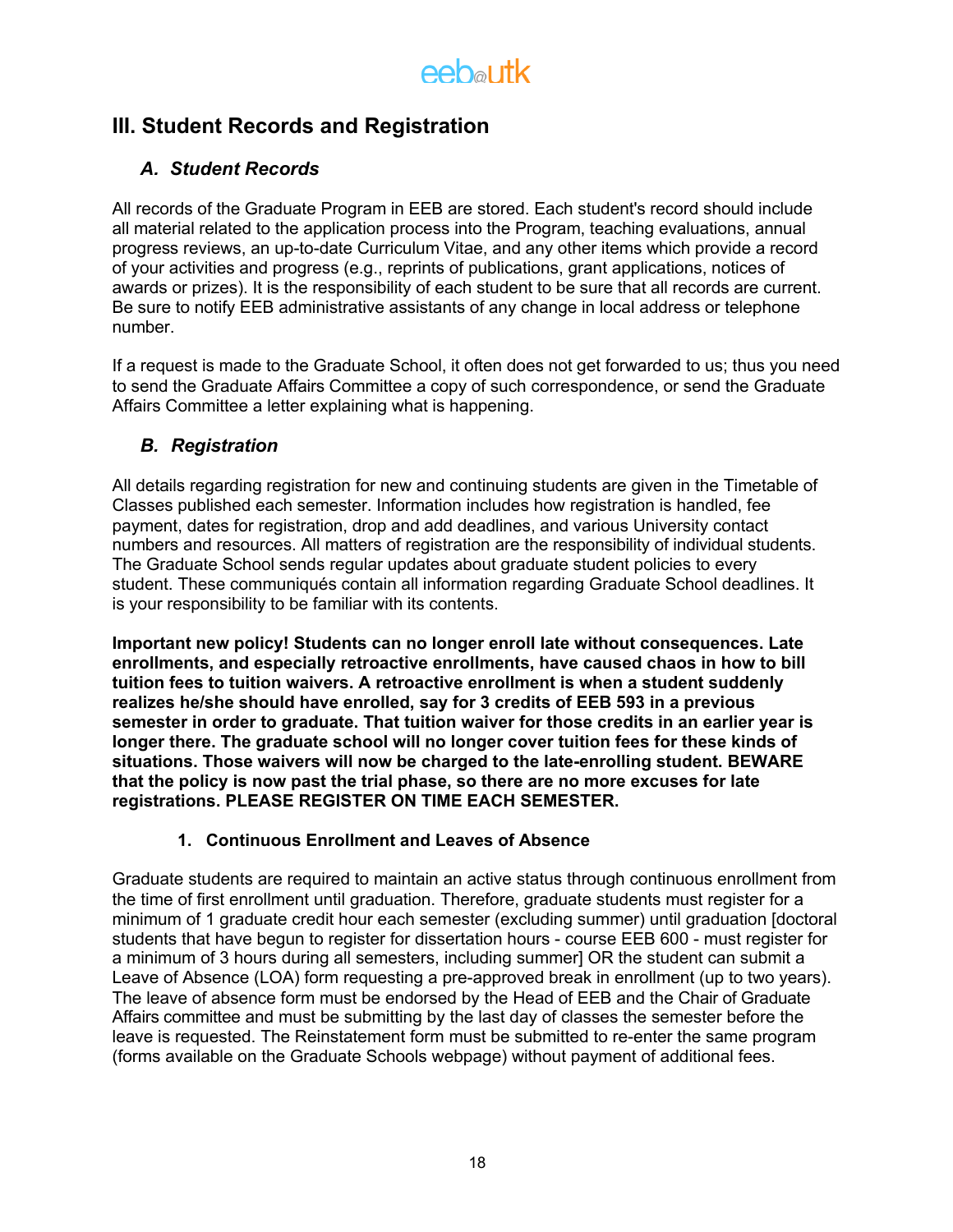### **2. Changes between MS and PhD tracks**.

These require approval of the Graduate School and of the EEB Graduate Affairs Committee. The reason that a student may wish to switch to the PhD program without receiving the MS is that the research project has expanded substantially. The Graduate Committee requires a detailed letter from the student, with approval by the advisor, explaining the reasons for the switch and outlining the plans to complete the PhD in a timely manner. Switches in the other direction require a brief note and an indication that the advisor approves as well as approval from the Graduate School. Change of Degree plan must be submitted by the student to the Graduate College requesting the change. Contact the Chair of Graduate Affairs committee for instructions on how to do this. If a student plans to receive the MS at EEB and follow it with PhD research at EEB, the Graduate School and department require a complete application process for the doctoral degree, which includes complying with the Departmental admission deadline. Contact the Chair of Graduate Affairs committee for details.

### **3. Other requests that are addressed to the Graduate School**.

Please send the EEB Chair of Graduate Affairs committee a copy of correspondence or a separate letter. The Graduate School usually requires that the Program sign off on such requests and these will go much more smoothly if the Chair is notified directly.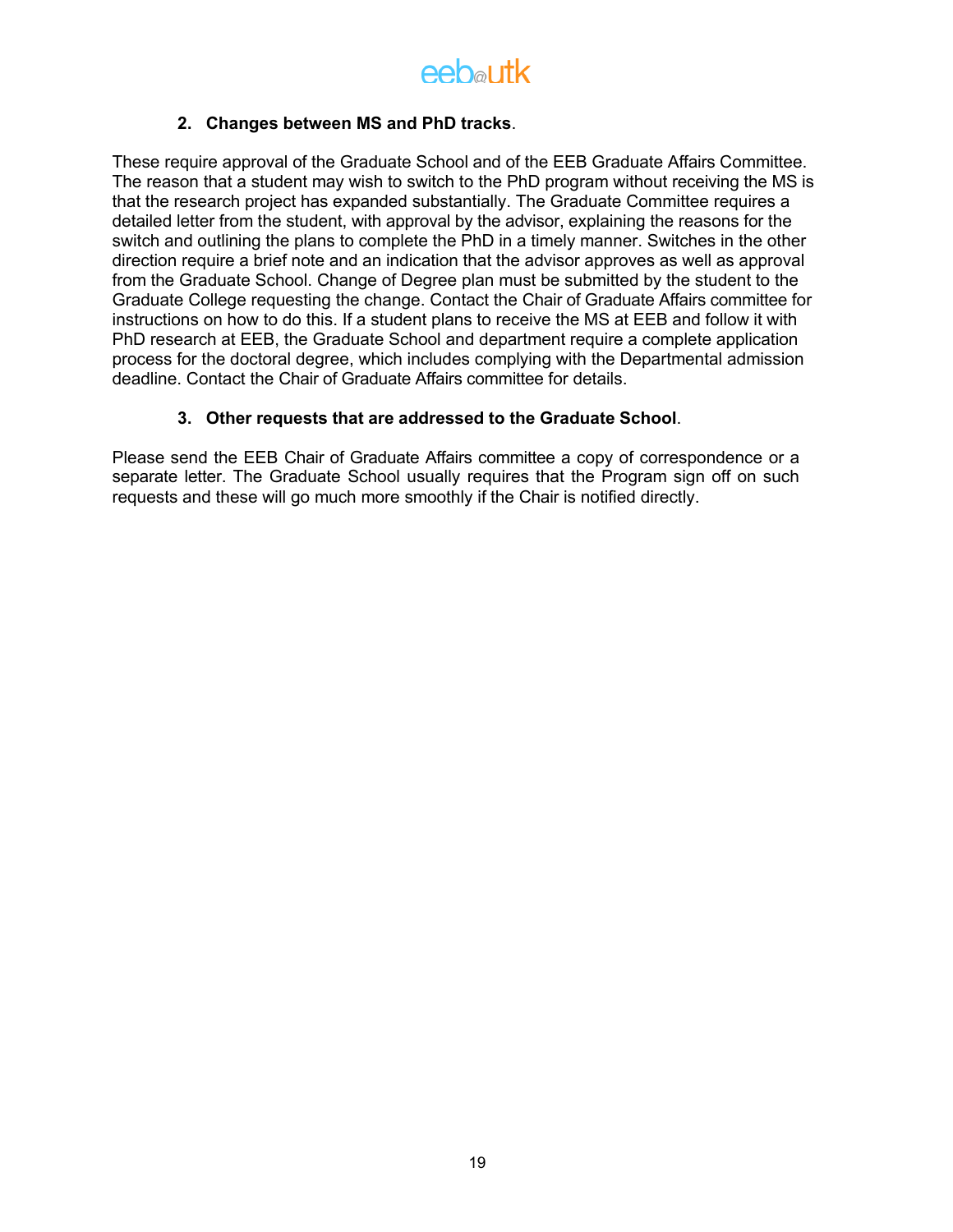## **IV. Financial Support**

## *A. Overview*

The primary means of student financial support through the University of Tennessee is the Graduate Teaching Assistantship (GTA) and University Fellowships. Graduate Research Assistantships (GRA) may also be available. We do not accept students into the EEB Program unless some form of financial support has been identified. If a student does not have GTA support and is registered in the Program (i.e., entered on a GRA), a request for support will be considered seriously only if the student has submitted regular progress reports and includes a letter of support from the advisor with the request.

All graduate students are expected to be familiar with and comply with all requirements of: (a) A*cademic Policies and Requirements for Graduate Students*, online at http://catalog.utk.edu/content.php?catoid=17&navoid=1763 and (b) policies governing student conduct and academic integrity in *Hilltopics Student Handbook*, online at https://hilltopics.utk.edu/student-code-of-conduct/.

Students are responsible for understanding the terms of their original offer letter, as well as the terms of subsequent letters that may re-define those conditions (e.g. if changes in support occur). Such letters spell out the amount *and duration* of your compensation. Please read carefully and keep on file.

## *B. Teaching Assistantships*

Unless another source has been specified (e.g., a fellowship), the most common form of support is a Graduate Teaching Assistantship (GTA). Duties of GTAs include instruction in laboratory sections of courses, grading homework or exams for lecture sections, or coordinating activities for seminars. Every effort is made to match a graduate student with a preferred faculty member and course request. A student's request cannot, however, always be granted because of specialized needs or high demand for GTA support in specific courses. Teaching assignments are made by the Chair of Graduate affairs as part of their duties, not the faculty member who teaches the course.

Allocation of GTA-ships will be based on: (a) a student being in good standing in the Graduate Program, (b) competency for particular teaching needs in a given course, (c) need and availability of funds, and (d) prior Departmental support. In all cases, duties will be under the supervision of a faculty member and be clearly defined early in the semester. Students must be available for their GTA from the first Monday before the semester starts until the end of the semester. Deviations from expected duties must be made under prior agreement with the professor teaching the class well before the start of the semester. The expectations for EEB students are the same as those of the division of Biology, and the rights and responsibilities of the teaching assistant and the course instructor are outlined formally in Appendix 2.

While holding a GTA position, students are expected to carry a full load of courses, not less than six and generally no more than 12 hours. As a GTA, the student is an employee of the State of Tennessee, thereby providing liability coverage for activities required during teaching duties (e.g., disability resulting from a field trip). GTA support pays a monthly stipend and includes a waiver of tuition (including over the summer). Students are employed for 9 months but salary checks are distributed over 12 months. Students may choose to teach in Summer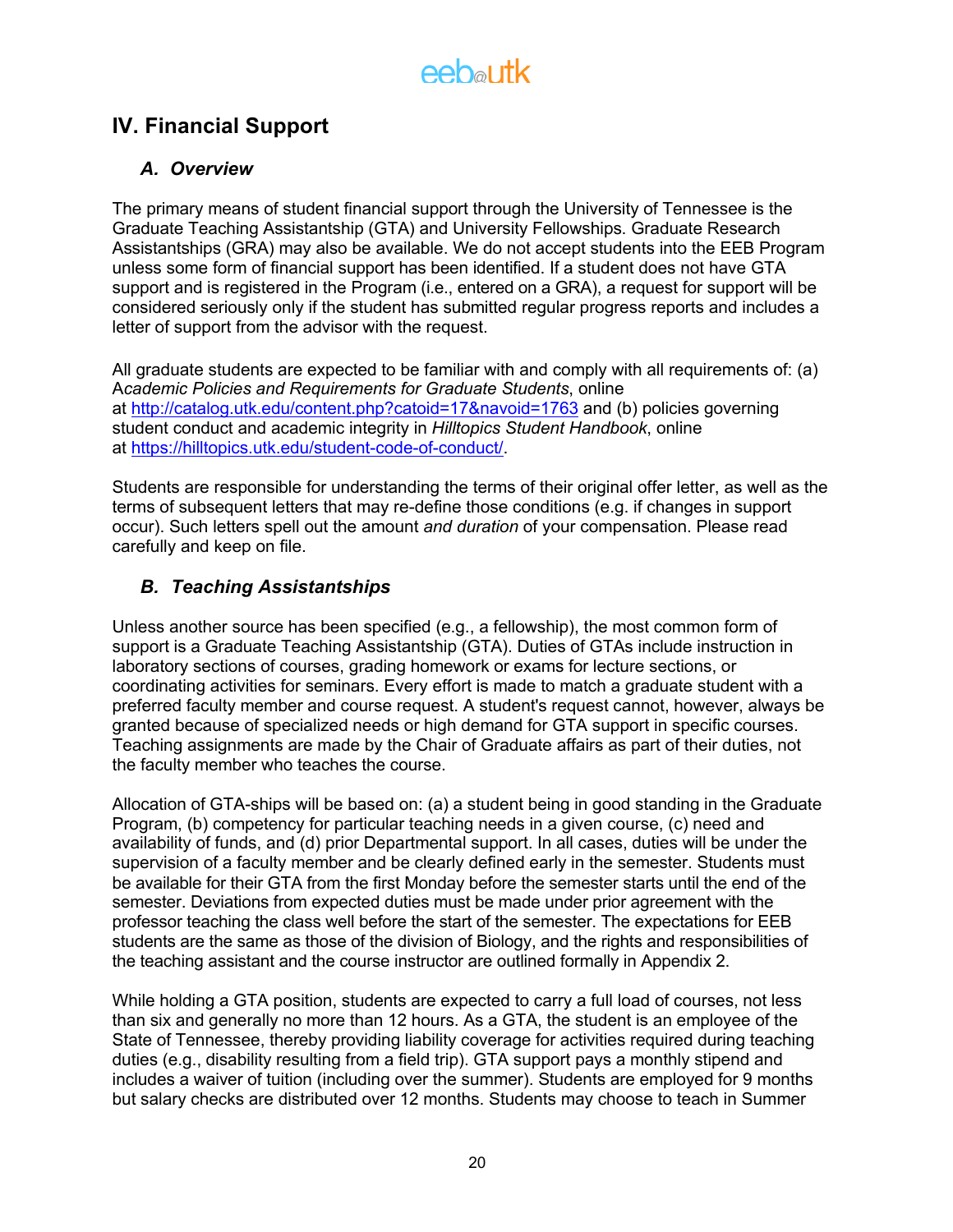## $A$   $A$   $B$   $B$   $B$   $B$   $B$

School for additional pay, although such work may consume valuable research time. For international students, please see Appendix 3 for an important note about hours.

Students whose first language is not English are required by UT to pass a test of spoken English (the ACTFL OPIc test) before being permitted to teach laboratories or discussion sections. The OPIc test is offered three times a year, before the start of each term; in mid-August, early January, and late May. The Chair of Graduate Affairs committee enrolls the student in a course. Entering foreign students must take the OPIc test in August as soon as they arrive on campus. Results are reported as Advanced High (AH), Advanced Mid (AM), Advanced Low (AL) or Intermediate High (IH). A score of AH represents unconditional approval to teach. A score of AM allows a student to teach but requires that the student be further assessed for teaching competence by the department and another assigned faculty member. Students receiving a conditional pass (AM) must either re-take the speak test and achieve a score of AM or receive teaching approval from teaching observers. Students who have not received approval to teach by the end of their second semester, must take and pass the OPIc test no later than May to obtain continuing GTA support in August. If students do not receive approval to teach by the end of their second semester, no further GTA support will be given. Students receiving a score of less than IH will not be given GTA support. The graduate committee may, on occasion, recommend an exception to this rule to the Head of EEB. Occasionally, foreign students may need to transfer from a GRA to a GTA but cannot do so because they have not taken and passed the OPIc test. In order to transfer to a GTA, the OPIc test must be taken and passed by January for GTA support to begin the following August. The graduate committee may, on occasion, recommend an exception to this rule to the Head.

The Graduate Program will support students only for the period necessary to complete the degree requirements. If a student needs EEB support for more time to complete their research, funds must be found elsewhere, except in extreme circumstances. Eligibility periods from the date of entrance in the Program are as follows: MS students for up to three years; PhD students for five years. Students who complete a MS degree in the Program and then carry on for the PhD are eligible for support during both degree periods; however, students who enter the Program for the MS and switch to the PhD will be considered for support during the normal period of pursuing the doctorate and the time prior to the switch will be counted against it. This is because the only reason to switch from MS to PhD tracks without earning the MS is that the Master's project has expanded to PhD proportions. Students approaching these limits who are making satisfactory progress towards their degrees may be granted one additional year of GTA support. Requests for an additional year of support must be justified in writing, after consultation with the thesis/dissertation committee and advisor, and must be signed by the student and advisor. Requests should be made sometime in late fall or up to January  $31<sup>st</sup>$  of the student's fifth year. They will be voted on by the Graduate Affairs Committee in February. The decision to grant the additional year of support will be based on the student's progress and a clearly laid out plan for how the student will finish their degree in the final year of support.

GTAs are not renewed automatically. Students must apply each spring semester for the following academic year. A form will be provided for this request. Students are in direct competition with other graduate students, new as well as continuing, for available GTA positions. It is assumed that all students will make satisfactory progress in the Program and therefore GTA appointments will be renewed. However, failure to make satisfactory progress, as designated at the annual review and/or by the thesis/dissertation committee and/or by consistently poor teacher evaluations (or breach of GTA Expectations statement), will jeopardize renewal of an assistantship.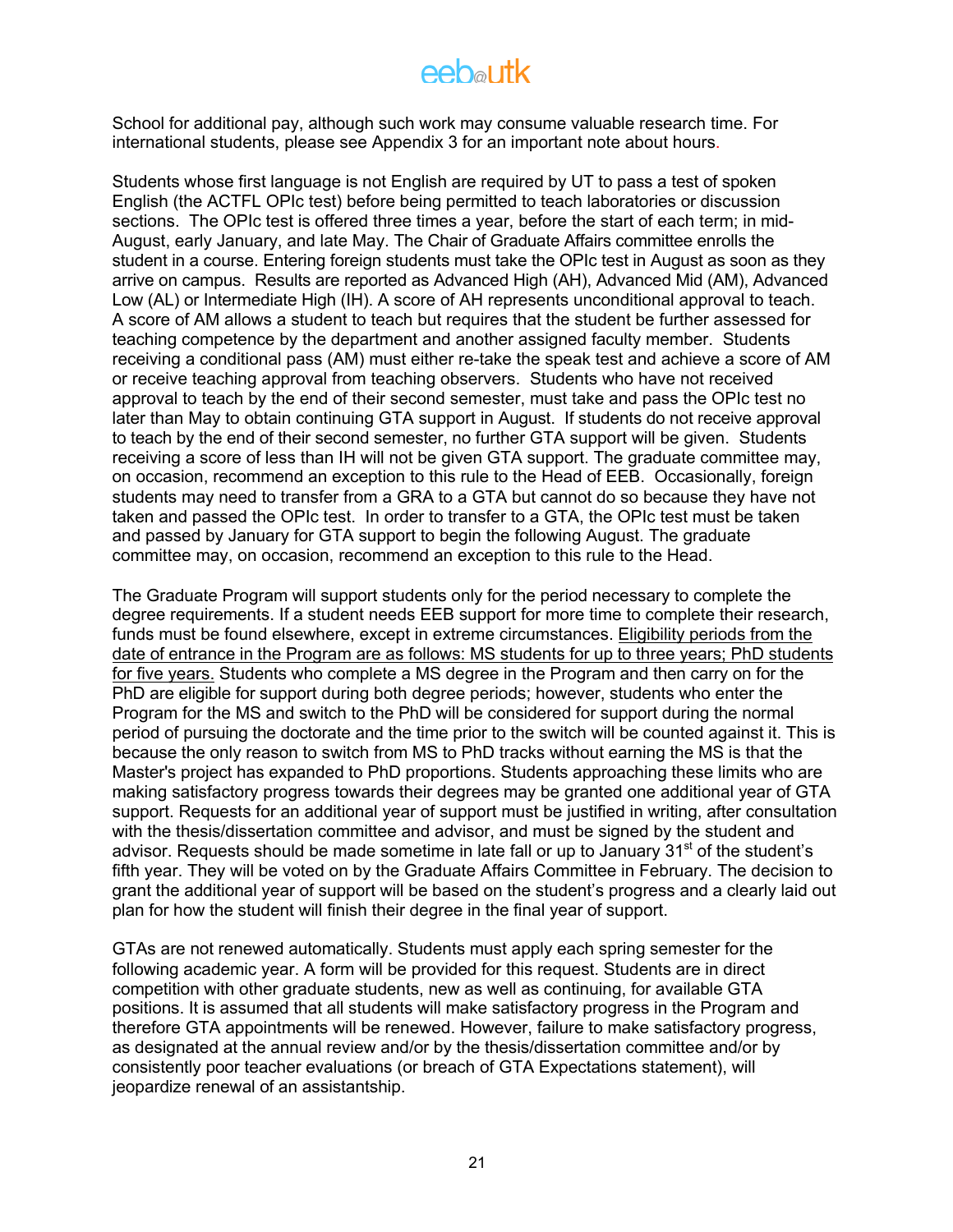A GTA can only be renewed for up to five years from the time of entry in to the PhD program (three for M.S. degree). Renewal is contingent on satisfactory performance in your duties as a GTA, your graduate studies and research, and compliance with the Standards of Conduct, as outlined here, and in the Graduate Catalog and in Hilltopics (UTK student handbook).

## *C. Fellowships and Other Awards*

Each year a limited number of fellowships are awarded to graduate students. These involve varying amounts of financial aid and are listed on the Graduate School's Web site. All first year students should inquire about federally-funded fellowships, such as the National Science Foundation (NSF) Pre-doctoral Fellowships, as well as various other research grants (e.g., Fulbright, Theodore Roosevelt Grants, Sigma Xi, Animal Behavior Society). In addition, the following funds are available through the University.

## **1. EEB Research Awards**

A research award competition is held each spring when funding is available. All continuing students who document in their Annual Progress Report that they have actively pursued research funding within the previous year from sources outside of the University, and who are deemed as making satisfactory progress, are eligible for EEB Research Awards. To be eligible for EEB Research Awards, students who previously received EEB funding must provide a detailed "Results of Previous Support" statement to their research proposal. The format of proposals is slightly different each year, but applications are due 1 May. If awarded, funds are available for research beginning with the new fiscal year (beginning 1 July) until late June of the following year (i.e., can be used any time during the next 11 months). For further information see: http://eeb.bio.utk.edu/important-information-for-current-students/

## **2. UT Fellowships**

Awarded through the Graduate School, several Fellowship are available with variable benefits that may include monthly stipends, tuition, and maintenance fees. These fellowships include Graduate School Fellowships, Lori Mayer Re-Entry Women's Graduate Fellowship, Diversity Fellowships, Yates Dissertation Fellowships, Wallace & Katie Dean Fellowships – details, eligibility and application/award details are available through the Graduate School webpage. https://gradschool.utk.edu/graduate-student-life/costs-funding/graduate-fellowships/

Many of these require nomination from the department, but we encourage students to selfnominate to the DGA or Head. Be aware that few, if any, of these fellowships enable a student to be free of their GTA or GRA for a semester. They provide extra funding, not relief from teaching.

## **3. Alexander A. Hollaender Award**

This one-year award is offered to an exceptional student in biology who is also a native of East Tennessee or nearby regions. It is administered by the Division of Biology. The applications are due in the spring semester; check the Graduate School website for details.

## **4. Achievement Awards**

The Division of Biological Sciences and the Science Alliance award various stipends to supplement Graduate Teaching Assistantships and/or reward students for exceptional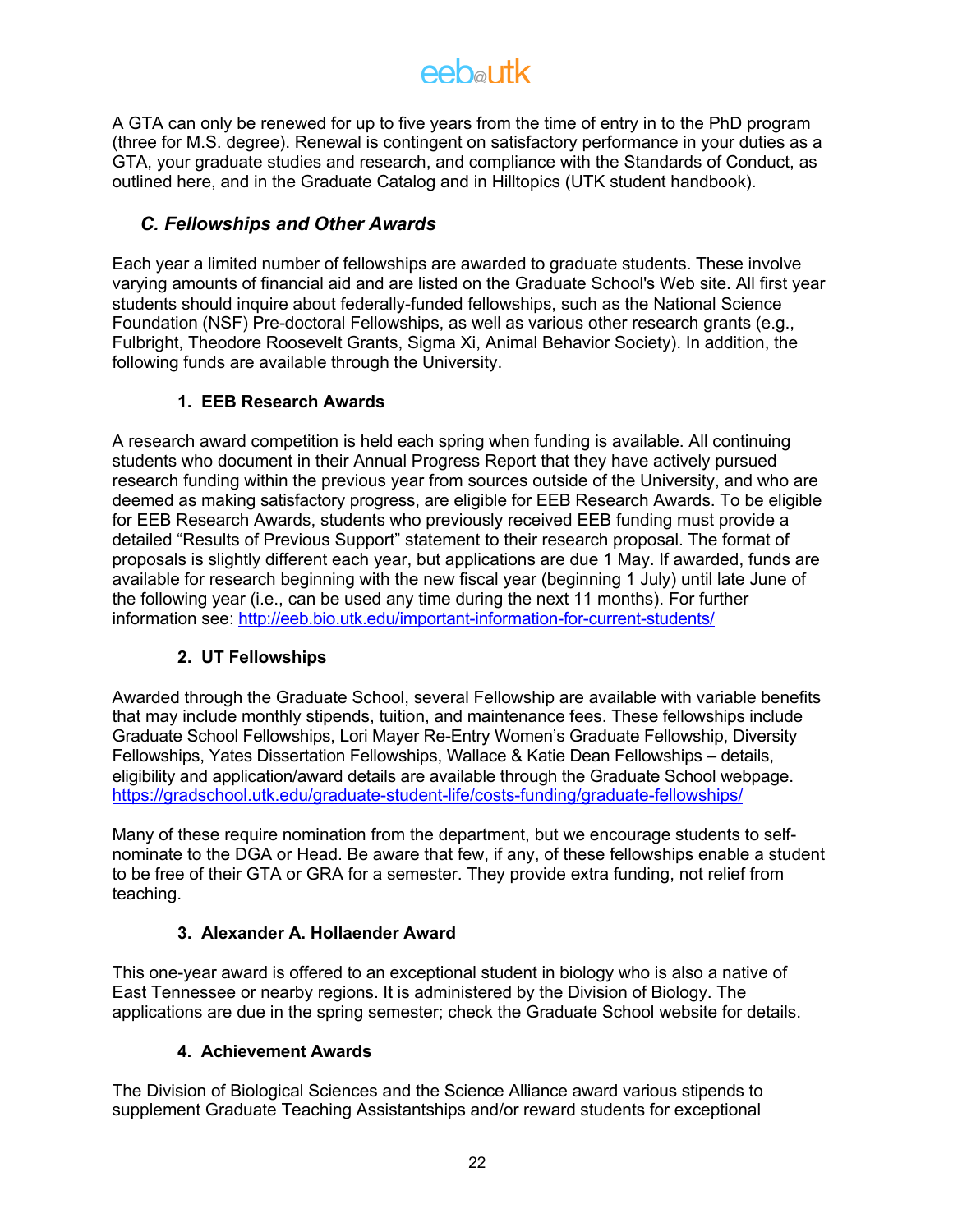achievement. These awards are by nomination from faculty and department heads.

## *D. Graduate Research Assistantships*

Some faculty have research grants that allow them to appoint graduate research assistantships (GRAs). GRAs may be awarded for work on a specific grant-funded project at the discretion of the advisor.

## *E. Foreign Students*

The Center for International Education (CIE, 4-3177 https://cie.utk.edu/) is responsible for keeping track of international students. Most faculty members are unfamiliar with the laws that pertain to students who are not citizens of the USA. If you have a question regarding a decision that could affect your visa status, please check with the CIE. Don't rely on your advisor or on the EEB office staff! See Appendix 3 for a few other helpful details.

### *F. Research Funding*

Numerous agencies and foundations offer outside research support. Students are strongly encouraged to be pro-active in seeking outside funding. Recent students have been successful in receiving awards from NSF (Graduate Fellowship, Dissertation Improvement Grant (now discontinued, but stay tuned), East Asia Pacific Summer Institute), the EPA (Star Fellowship), the Smithsonian Tropical Research Institute, the American Museum of Natural History, Sigma Xi, and various professional societies. Often you will need to work hard to find funding sources; the University Office of Research provides links to many additional funding sources.

External research grants awarded to students are frequently administered by the University and/or through an account set up in the Department. In these cases, even though a grant may be awarded to you, your advisor must sign off on purchases.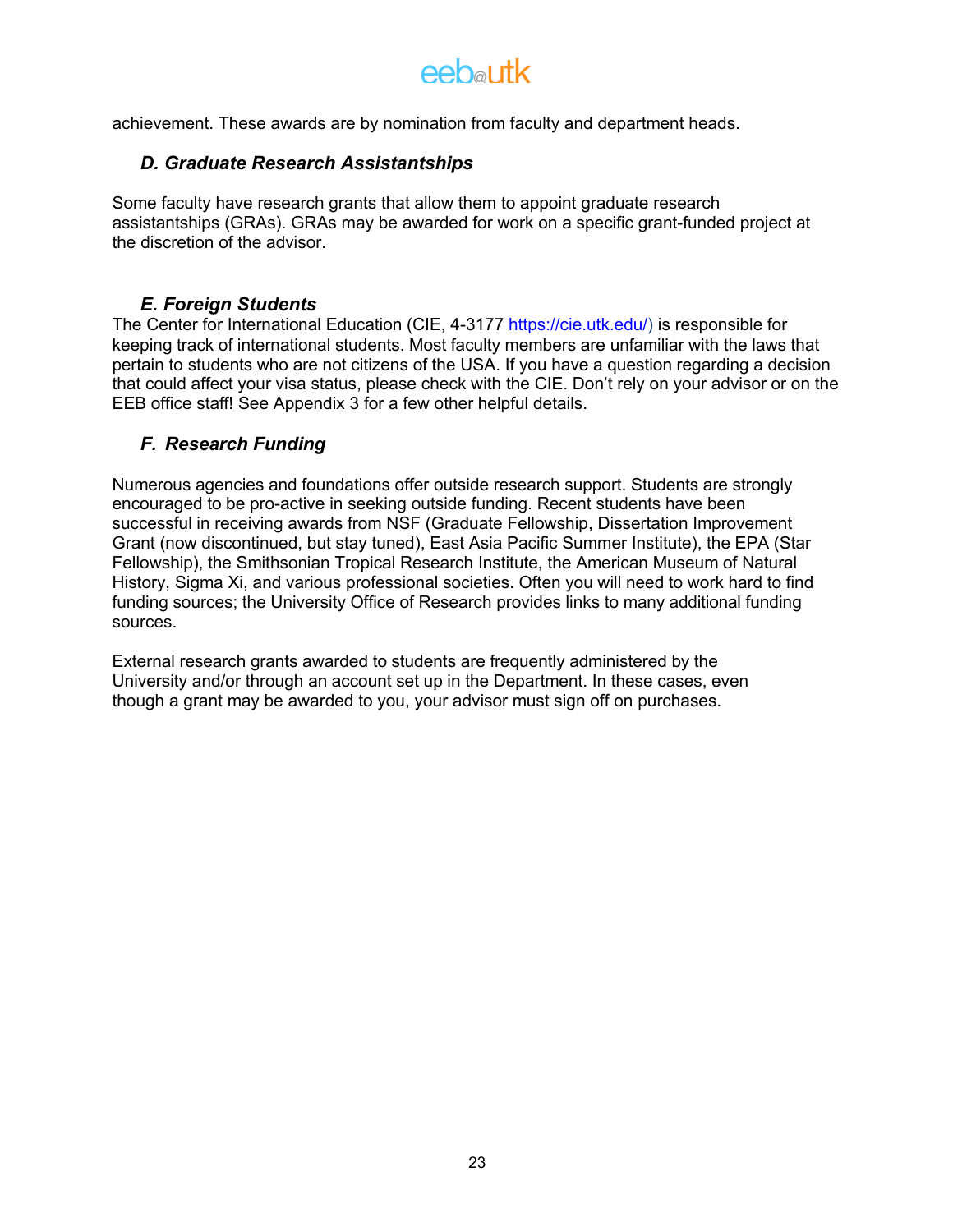## **V. Resources**

## *A. Department and Division* **1. Mail, Changes of Address**.

Incoming mail for graduate students should be addressed to:

Department of Ecology and Evolutionary Biology 569 Dabney Hall The University of Tennessee Knoxville, TN 37996-1610.

The University mailroom delivers mail to EEB once a day, and the office staff distributes the mail to student mailboxes in Dabney. You should check your mailbox on a regular basis (at least once a week) for important notices. Students may send outgoing mail for professional and academic business only. Mail may be sent out from pick-up boxes in the Dabney and Hesler offices. Any student abusing this privilege by sending out personal mail will be immediately reprimanded and have the privilege removed.

Each student must also acquire an e-mail account by applying through the University Web site. Most of the important announcements are made only via e-mail.

Every student must keep the department office notified of his or her local address. University notices, including information about registration and fees, are mailed to the local address. Also, after graduation, each student needs to leave a forwarding address (and, if possible, phone number) with the advisor and secretarial staff.

## **2. Offices and Keys**

Office space is usually allocated in the laboratory of an advisor or in other EEB space, both of which are made in consultation with the Head of EEB. Keys for offices and buildings require official Departmental and College approval, using forms requested from staff graduate program coordinator. Keys are checked out of the UTK Key Shop to individuals and they must be returned to the Key Shop when an individual can no longer justify retention of the key. Upon leaving the University, all keys must be returned in order that a student (a) receive his or her final pay check, (b) receive the degree, and (c) have access to official transcripts from the University records office. Do not loan keys to others, and do not give a key to the next user of a given office. Each individual student will be held accountable. In addition, blocking open locked building doors (e.g., to allow others to enter or to meet a class for a review session) is grounds for loss of key privileges.

Entrance into certain areas of campus buildings requires a security code. To get a code, you fill out a form in the departmental office; the form must be cosigned by your advisor and the Head of EEB. If you block open a door that is controlled electronically, the Central Alarm office will send a police officer to check. The department will also be notified. It is not to your advantage to stimulate such a course of events.

## **3. Telephone**

Phones for local use (both University and city) are located in or near all student and Departmental offices. These phones only operate for outgoing long distance calls if you dial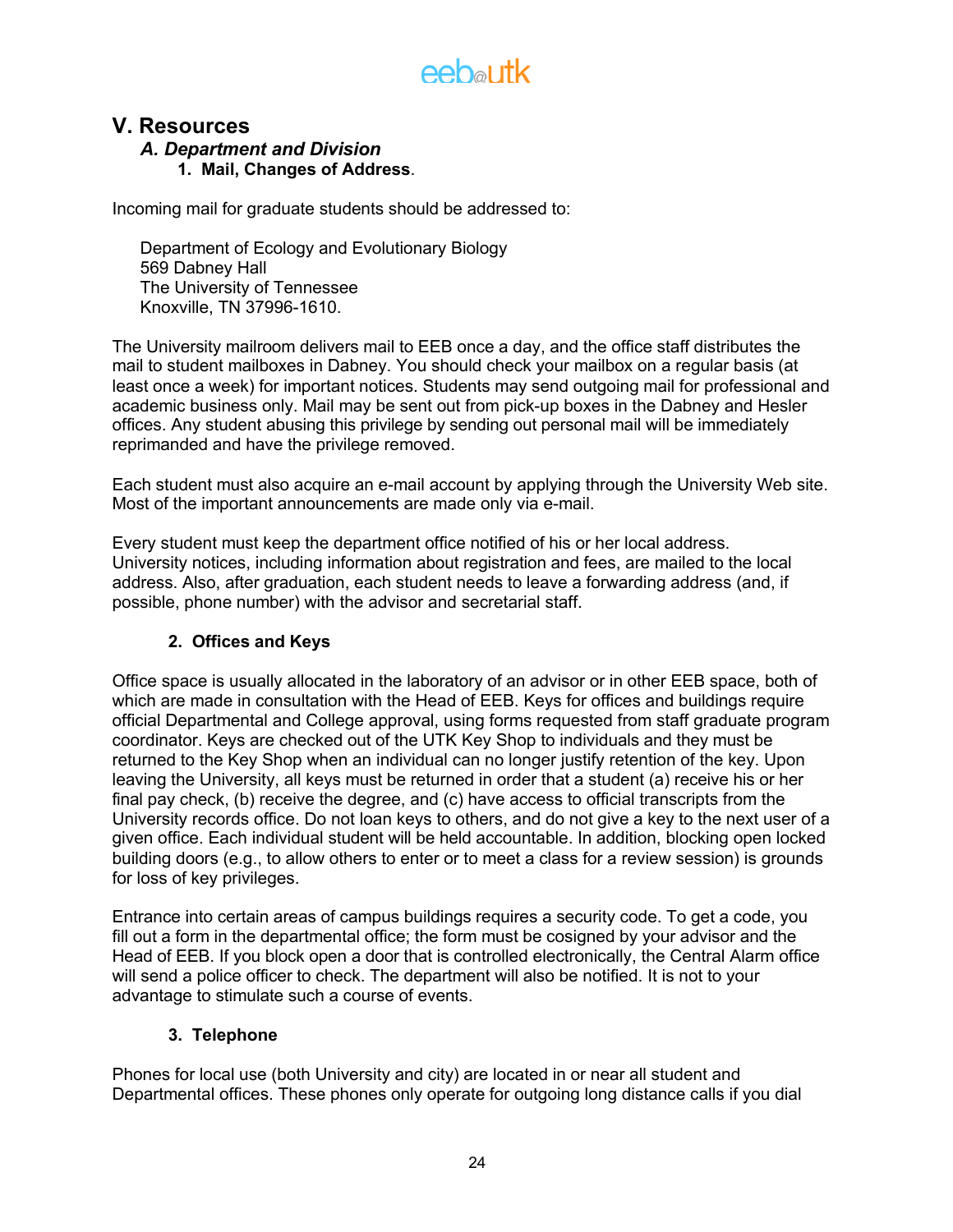# eebautk

an 800 number (they accept phone credit card numbers).

## **4. Copy Machines**

Copy machines are located in the Departmental Office (Dabney, Room 569) and the division of Biology office (Hesler, Room 402). Both machines operate on a numerical code system. Codes are given to each graduate student at the beginning of the academic year, with a given page allocation per semester. These copies are intended for research purposes. This balance will be coded into the machine that you choose. The Department pays for these copies, which should only be used for academic business. A student who has used all allocated copies prior to the end of the semester can purchase further copies through the EEB office. Copying for personal business may be arranged (and paid for) through EEB secretaries.

Copying that is related to your teaching responsibilities should be done by the appropriate administrative assistants; please give them the material at least a day before it is needed. GTA's are not expected to use part of their copy allocation for teaching purposes.

### **5. Conference and Seminar Rooms**

Conference rooms (Rooms 427 Hesler and 488 and 575 Dabney) are available to graduate students for thesis or dissertation committee meetings, informal seminars or workshops. The commons rooms in Dabney and Hesler are available for informal interactions; they have comfortable seating, a refrigerator, microwave, and sink. If you need to use a conference room for an official meeting, you need to make a reservation for a specific date and time; contact EEB main office to make room reservations.

## **6. Departmental Computers**

EEB no longer has a computer lab, but we do have a mobile computer lab for teaching. The Office of Information Technology (OIT) maintains labs around campus and can give you support for your computer needs. https://oit.utk.edu/labs/

## **7. Supplies**

Materials for teaching and research (e.g., pencils, pens, paper, letterhead stationary) are available to graduate students and may be checked out from administrative assistants in the department. These materials should not be used for personal business.

### **8. Travel**

The Graduate School offers financial aid to help defray expenses of students to attend one professional meeting each year. Application forms for this fellowship are available through the Graduate School. If you have been invited to give a talk, tell the Head as soon as you have accepted the invitation. We will work with you to assist in getting your expenses covered.

A travel authorization must be filled out at least two weeks before leaving on a work- or schoolrelated trip, whether or not you are requesting UT support for the travel. Reimbursement is claimed by bringing original receipts to Gisela Goeritz within 30 days of returning from a trip. Students cannot claim reimbursements for other students; (except as listed in #3 below). Each student must claim for his or her own expenses. Receipts are needed for **ALL** expenses \$50 and above. NOTE: **ALL** receipts claimed must be itemized (show items paid for) and show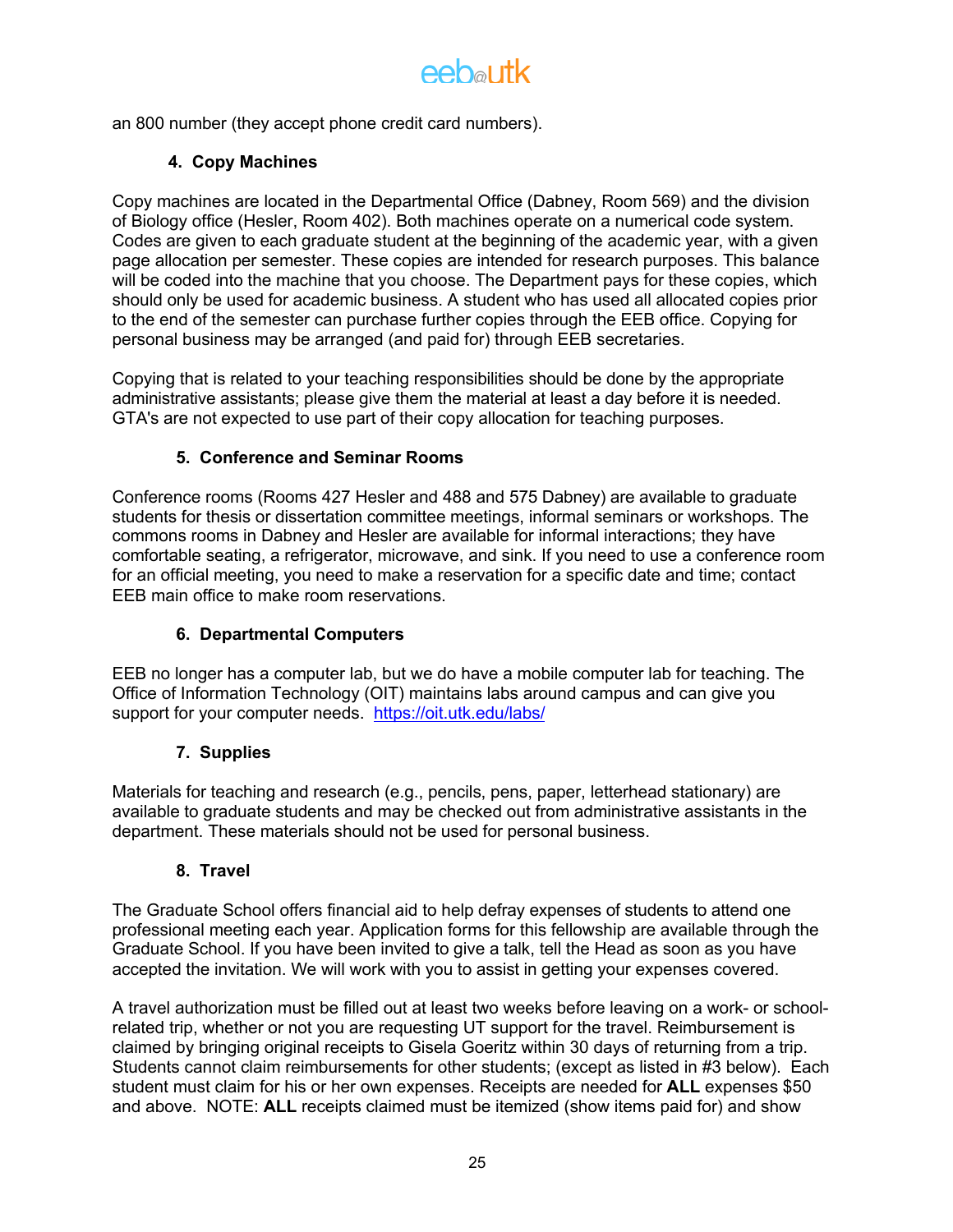proof of payment (must show amount paid and show that it was paid.

Other:

- (1) For overnight trips, even if not claiming expenses, traveler must supply information regarding mode of transportation and location of lodging. Travel will not be approved without this info.
- (2) When using personal vehicle, a mileage log (or similar) should be submitted that shows odometer reading at start and ending of each location as well as name of location. When submitting receipts for gas purchase, all receipts must be submitted no matter what the cost (i.e., under \$50).
- (3) If using a rental car agency instead of the Motor Pool, any damage waiver insurance purchases is considered personal and not reimbursable by the university.
- (4) Lodging receipts must show location, name, address, and date(s) of stay. Travelers can split hotel bill if proof of payment by each traveler is shown. Otherwise the name on the hotel receipt is the person that gets reimbursed.
- (5) Prepayment for airfare and registrations as well as travel advances are available. However, request must be submitted 2 weeks in advance. Contact EEB business manager, Marva Anderson, for details.
- (6) Other non-personal expenses not listed above are eligible for reimbursement, i.e, tolls, parking, taxis, etc. So, the best policy is to keep receipts for all expenses incurred.

### **9. Vehicles**

EEB owns boats of varying sizes that may be used for graduate research. These may be signed out through the Department office following permission by the Head.

Cars and vans are also available through the UTK motor pool. Reservations and billing must be arranged well ahead of time through the department office. If you want help with transportation to a meeting that is within driving distance, we will try to provide a vehicle. We are more likely to be able to reserve one with greater advance warning. Usually, a minimum of three individuals justifies use of a car, five for a mini-van, and six or more for a full-sized van. Only UTK employees are allowed to drive UTK vehicles.

### **10. Graduate Student Organization- G.R.E.B.E. (Graduate Researchers in Ecology, Behavior, and Evolution).**

G.R.E.B.E. is the graduate student organization for the Department of Ecology and Evolutionary Biology. It serves to represent and inform graduate students concerning important issues and to organize various social and academic events as a means for interaction and exchange of ideas among students, faculty and Departmental staff. Membership is open to all graduate students in the Department and other graduate students whose research is under the guidance of a faculty member in the Department. G.R.E.B.E. holds competitions for travel and research support for its active members. Here is their webpage, a great resource: https://grebeemail.wixsite.com/grebe

## **11. Other Resources**

**a. EEB resources.** Faculty have a wide variety of equipment and resources. Equipment such as radio telemetry devices, spotting scopes, cages, online dataloggers, etc. may be used for student research depending on availability and permission from individual faculty.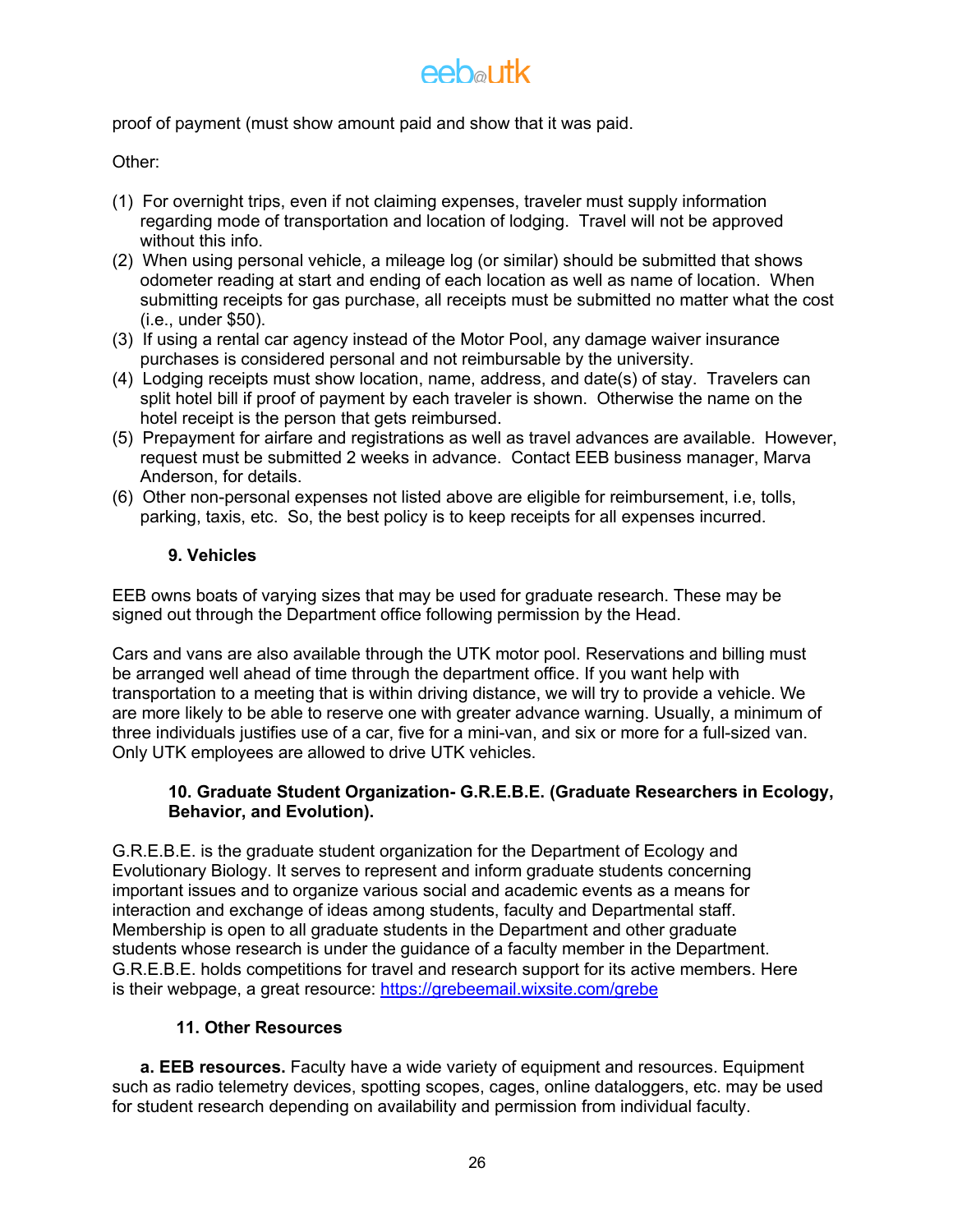# $A$   $A$   $B$   $B$   $B$   $B$   $B$

Equipment is loaned to students with the agreement that it will be returned in at a designated time and in the same condition in which it was checked out. Any items that are returned in damaged or otherwise unacceptable condition are the responsibility of the student. Many local resources may prove useful for interactions with professional colleagues and for pursuing research in different areas. These include: The Environmental Sciences Division of Oak Ridge National Laboratory (ORNL), the National Park Service (NPS), and the Tennessee Valley Authority (TVA). Various faculty in the Graduate Program have long- term research projects with these institutions and may be able to assist in your inquiry.

## **b. University resources.**

Most Biology books and journals are housed in the main library (Hodges Library) or the Agriculture-Veterinary Medicine Library. Holdings of these and other University libraries can be accessed via an on-line catalog if you use a UTK computer account. Electronic journals are listed at www.lib.utk.edu:90/ej/. Library holdings are augmented by Reference Services and Interlibrary Services, both of which are very useful for library research of obscure publications. The main library also includes 308 graduate student carrels, available by application through the administrative offices of the library.

*Library Express* will deliver books and bound journals to the department office in Dabney 569 or to the Biology office in Hesler 402. Jamie Neill will send you an email if something arrives for you in Hesler. *Library Express* will also pick up and return such materials. However, they must be notified; they won't just pick up stuff that is sitting in the office. If you don't arrange for your journals to be picked up in time for the due date, you must return them yourself or pay a fine. You can return them to the library or to a dropbox near the main counter in the University Center.

Because generous free copying is available in the departmental offices, charging library copying to the departmental account is discouraged. Any such charges that are received by the EEB will be billed to the student, plus a 15% handling charge.

### **2. Computer Facilities and Services**

The UTK Office of Information Technology provides comprehensive services and products to computer users throughout the University of Tennessee system. The OIT also offers short courses and access to web-based instruction, all of which is available to GTAs.

### **3. Parking**

Details of rules and regulations of University parking may be found in the Graduate School Catalog. Generally, graduate students who are registered full time and in good standing at UTK are eligible for to buy a campus parking permit for a specific lot. Permits may be purchased during registration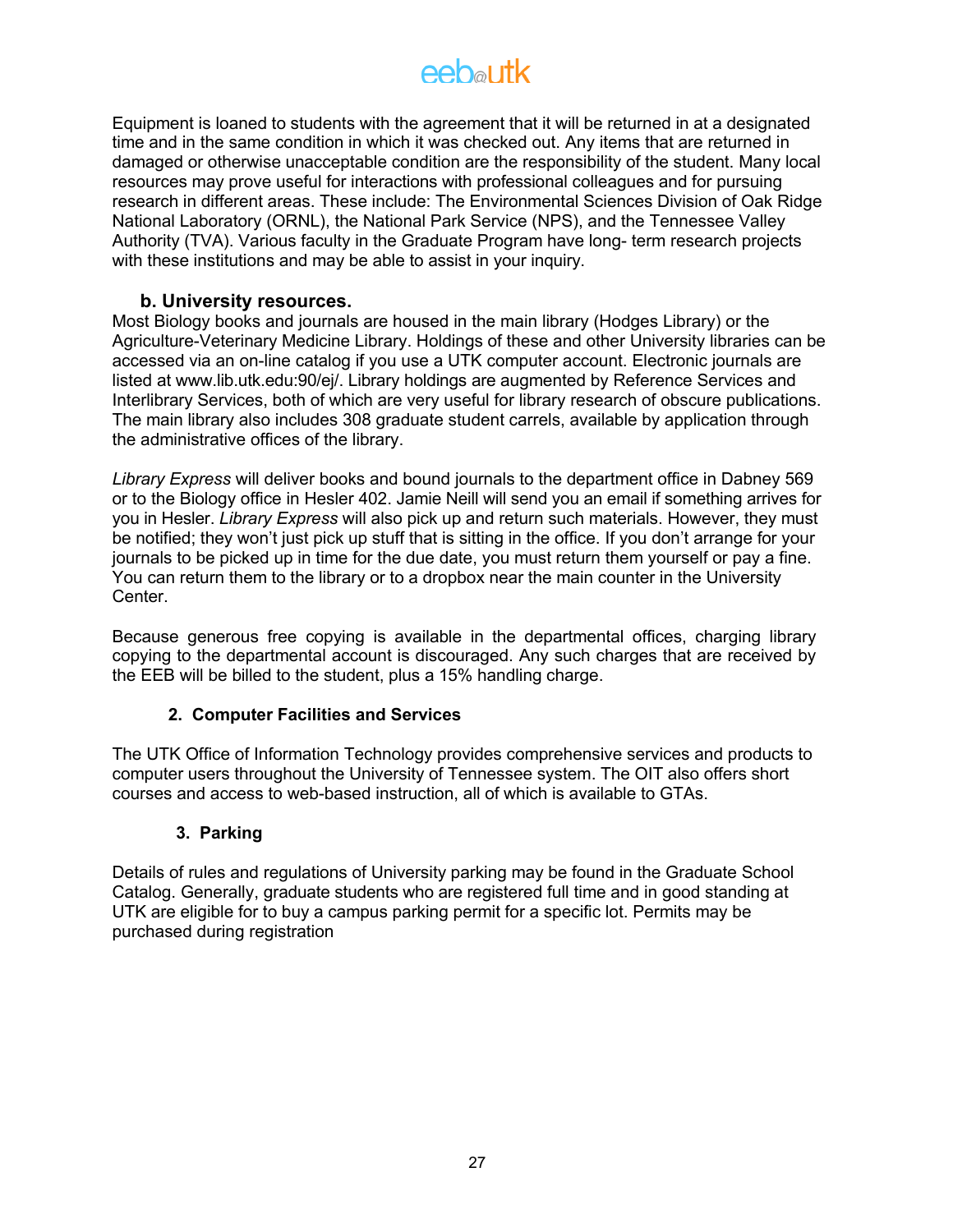## **VI. University Regulations**

## *A. Protocol for Use of Live Vertebrates*

In order for UTK to be eligible for grants from major funding sources (e.g., NSF, NIH, USDA). the use of vertebrate animals and human subjects is strictly regulated. Neither laboratory nor field research involving living vertebrates may be conducted without approval by the University Institutional Animal Care and Use Committee (IACUC). This includes research that requires only the observation of animals. Research involving human subjects, even if it entails only asking people to complete a questionnaire, also requires institutional approval. Applications for approval must be submitted by the research advisor although the student may be asked to fill out the necessary forms and may act as co-PI on the application. All personnel (including students in a class or volunteer assistants) must be listed in the protocol. Everyone listed must have passed an examination administered on line through IACUC, a cursory health check administered by the Occupational Health Program Nurse (this involves manly filling out a form, and it can be waived), and a statement documenting the individual's training for the work to be done. Training records must be maintained by the research advisor. Approval may take a month or more so it is essential to plan ahead. The IACUC web site which contains information and the necessary forms is: http://iacuc.tennessee.edu.

There are strict rules as to where and under what conditions animals can be maintained and IACUC inspects twice a year. This is part of a national program. Both NSF and NIH require approved protocols for funding, and most publications now require a statement to that effect in papers that report research that employed live vertebrates. Every three years, an external review team from the national organization that oversees all of this visits campus to check for compliance. Failure to be in compliance can mean the loss of federal funding for research and possible termination of a research program.

## *B. Academic Honesty*

As stated in the Graduate School Catalog, "Academic integrity is a responsibility of all members of the academic community. An honor statement is included on the application for admission and readmission. The applicant's signature acknowledges that adherence is confirmed". The graduate program abides by all rules and regulations of the university regarding academic honesty. Any violations will be fully investigated when suspected and prosecuted as necessary.

## *C. Sexual Harassment*

EEB is committed to creating a safe working and learning environment. Sexual harassment is illegal and University policy prohibits University employees and students from engaging in sexual harassment. The University has a very extensive and detailed description about policies and procedures concerning sexual harassment that was revised in 2016 and is now in effect. A summary of the changes can be found here:

http://images.utk.edu/email/oed/082016-titleix.html

The Policies and Procedures can be viewed or downloaded as a PDF on the OED website: http://sexualassault.utk.edu/university-policy-procedures/

A student who is the victim of sexual harassment should report it to any member of the faculty or one of the offices listed at the OED web page above. The Head of EEB will do everything in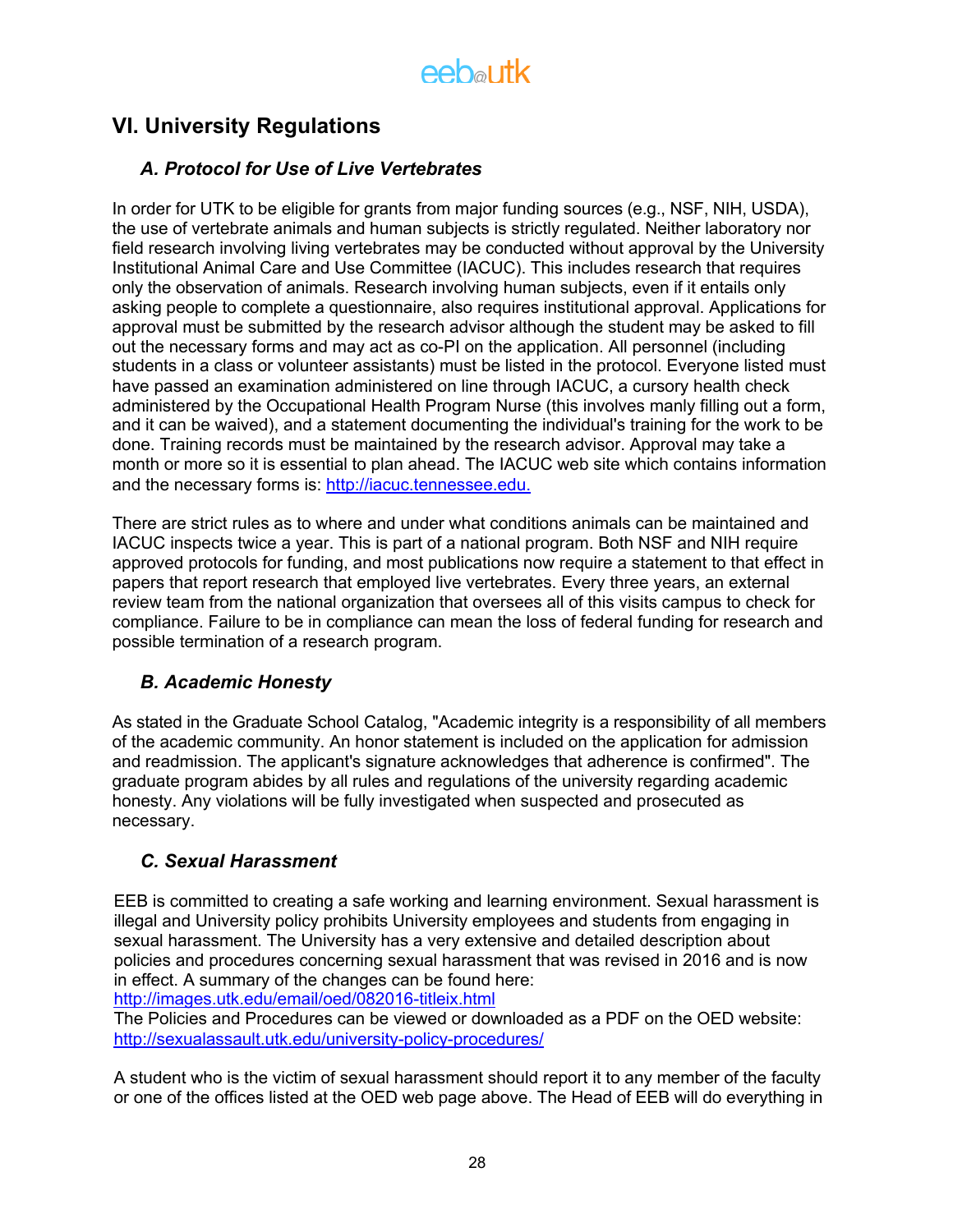his or her power to make sure that a student who reports harassment is protected from negative repercussions.

The UTK faculty handbook (Office of the Provost, https://facultyhandbook.utk.edu/) sensibly and strongly discourages relationships between students and faculty members; see section "2.2.6 Relationships with Students". While this section of the faculty handbook applies to you in your instructional role as a GTA or instructor of record, relationships between you, as a student, with other students not covered in section "2.2.6.3 Prohibited Relationships" are generally permissible given the lack of asymmetry in the relationship.

Importantly, GTAs are often the first (or only) person to hear student complaints, and under the current UTK policy, GTAs are "mandatory reporters." Mandatory reporters must report an incident confided to them to the University, including student names, even if the student(s) requests confidentiality. Please familiarize yourselves with this new policy (pages 32-33 in PDF above).

The legal definition of sexual harassment follows:

Unwelcome sexual advances, requests for sexual favors, and other verbal or physical conduct of a sexual nature constitute sexual harassment when:

1. submission to such conduct is made either explicitly or implicitly a term or condition of an individual's employment or status in a course, program, or activity;

2. submission to or rejection of such conduct by an individual is used as a basis for employment or academic (grades, academic progress, internships, etc.) decisions affecting the individual; or

3. such conduct has the purpose or effect of substantially interfering with an individual's work performance, academic performance, or creating an intimidating, hostile, or offensive work environment.

*(Section 703, Title VII Civil Rights Act of 1964; Title IX, Educational Amendments of 1972) Please see the University's more stringent description on the website listed above.* 

## *D. Smoking and other forbidden acts*

Federal, State and University regulations prohibit smoking in University buildings, eating or drinking in laboratories or classrooms, and storage of food in refrigerators that are also used to store chemicals. In addition, dogs (except service dogs), cats, birds and other pets are not allowed in University buildings.

## *E.* **Early Termination/Withdrawal**

If a student is terminated or withdraws from a program prior to the end of the semester, the student will be responsible for payment of tuition and other fees from the termination/withdrawal date until the end of the semester. The responsibility for paying tuition and fees will apply to all students, including those who have tuition waivers during the semester in which they are terminated/withdraw early. Please see the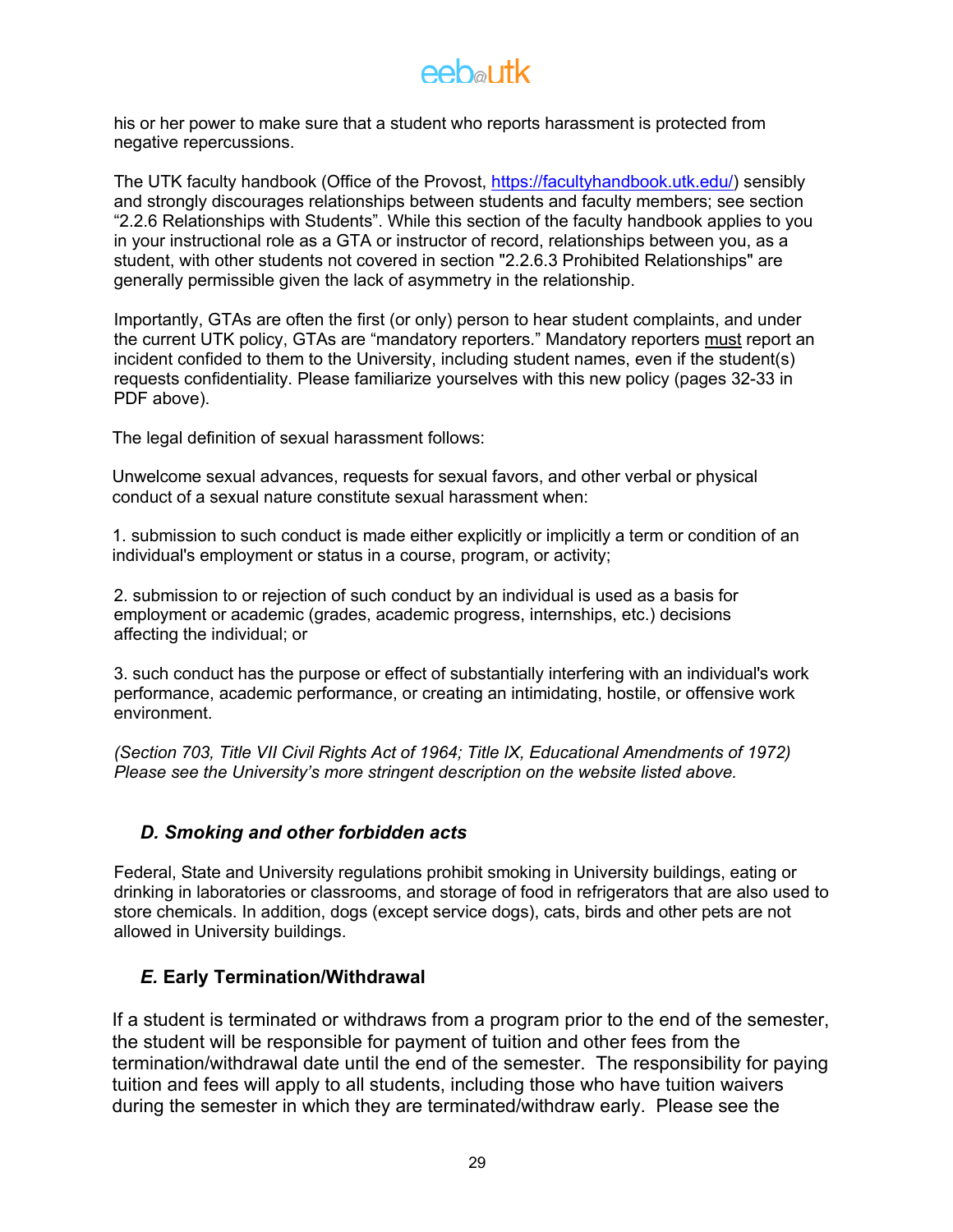## **eeb**<sup>a</sup>utk

graduate catalog for additional information about early termination/withdrawal at: http://catalog.utk.edu/content.php?catoid=23&navoid=2827#fees\_fina\_assi and https ://onestop.utk.edu/withdraw/. If you are considering early withdrawal, you should contact the Bursar's office to inquire about the financial ramifications for early withdrawal.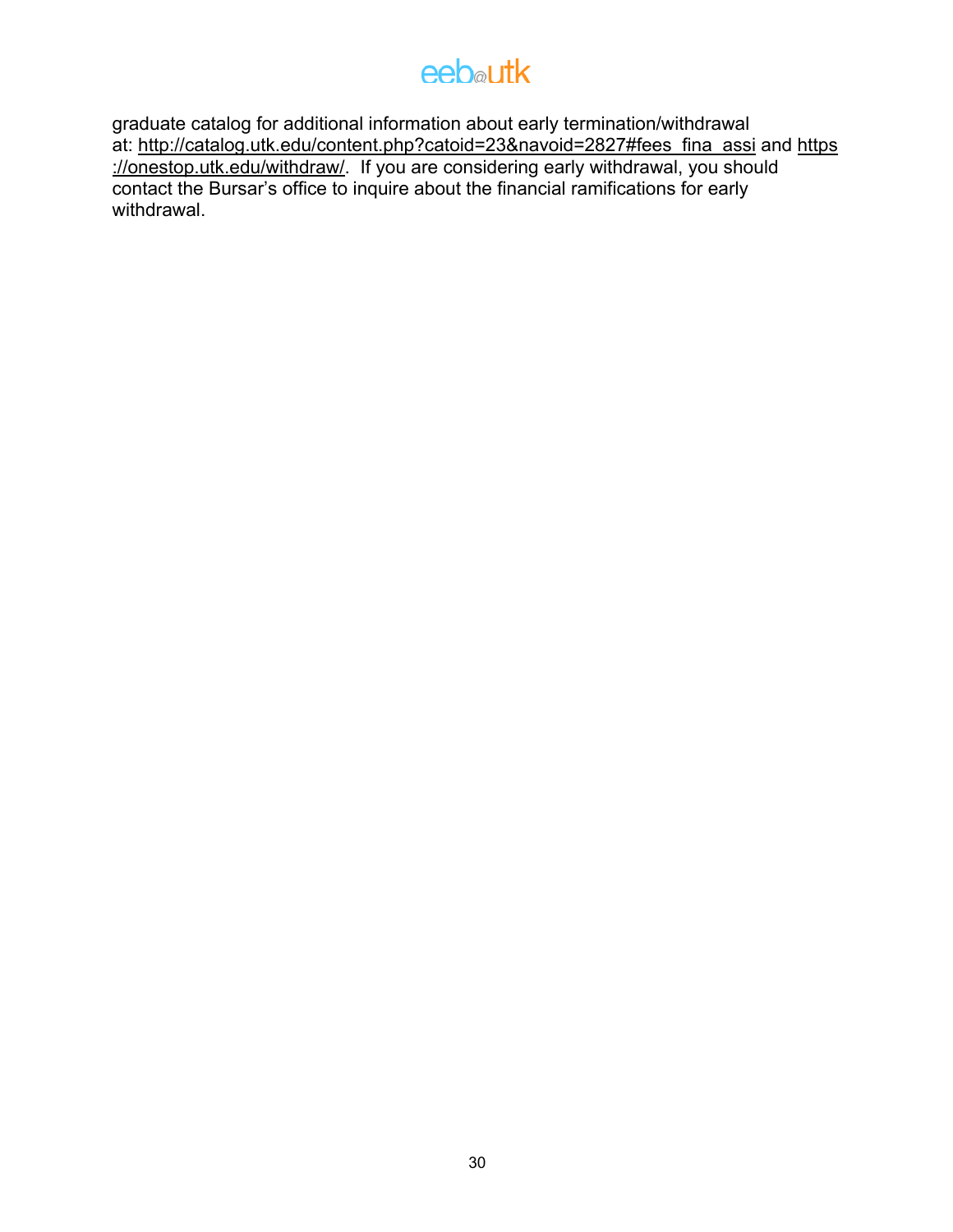## **VII. Oddities, Expectations, and Further Reading**

## *A. What is independent research?*

The definition of "independent research" differs between fields. For the purposes of EEB, this term refers to research in which the student plays the primary role in formulating the questions, designing the experiments, collecting the data, analyzing and interpreting the data, and writing up the whole thing. In many cases, the initial idea may have been contributed by the advisor, and the work may dovetail into the advisor's research program. The PhD degree needs to represent independent research because we are trying to train independent scientists. The MS research should have a substantial independent component. By this we mean that students should not be treated as technicians.

## *B. Expectations*

## **1. Advice for both MS and PhD students**

You should expect your advisor to pay attention to your academic needs. Each student is responsible for his or her progress but the advisor should not be an obstacle. If you feel that you are not getting adequate attention from your advisor, or if the attention is in some way unsuitable, please talk to a member of the Graduate Committee or the Head or Associate Head. If you need the conversation to be confidential, just tell us.

We are trying to train future colleagues. The more you behave like a colleague, the easier it will be for all of us. In particular, it is much easier to work with a student who keeps committee members up to date, either through annual meetings or through more frequent individual visits. If you are in the field, send emails to everyone; don't feel that you have to wait until you have exciting results. Make your committee members feel needed.

## **2. Mostly for PhD students**

As you advance through your training, you also need to pay attention to the outside world. Begin to attend meetings as soon as possible; GREBE provides funds to help students to attend meetings when they are too junior to have data to present. If you have a modest amount of data, present the results in a poster at a regional meeting, or give a talk. Seek out opportunities to discuss your research in public, starting with lab meetings and presentations to undergraduates, and working up to talks at meetings. If you start early, you will get over your anxieties for important talks. By the time a student defends a PhD, public speaking should be like falling out of bed (but more common).

Another important part of attention to the outside world is networking. You need to meet senior and junior people in your field. By attending meetings regularly, you will socialize with students from other schools and quite likely some of these will pursue the same career paths as you, so they will be important contacts for decades to come. You should also talk to senior people; if you are presenting a talk or a poster, invite the senior people to attend. This is flattering to them and makes it more likely that they will remember you. Request comments on final drafts of your manuscripts from faculty at other institutions. These contacts could be critical when you start looking for a postdoc.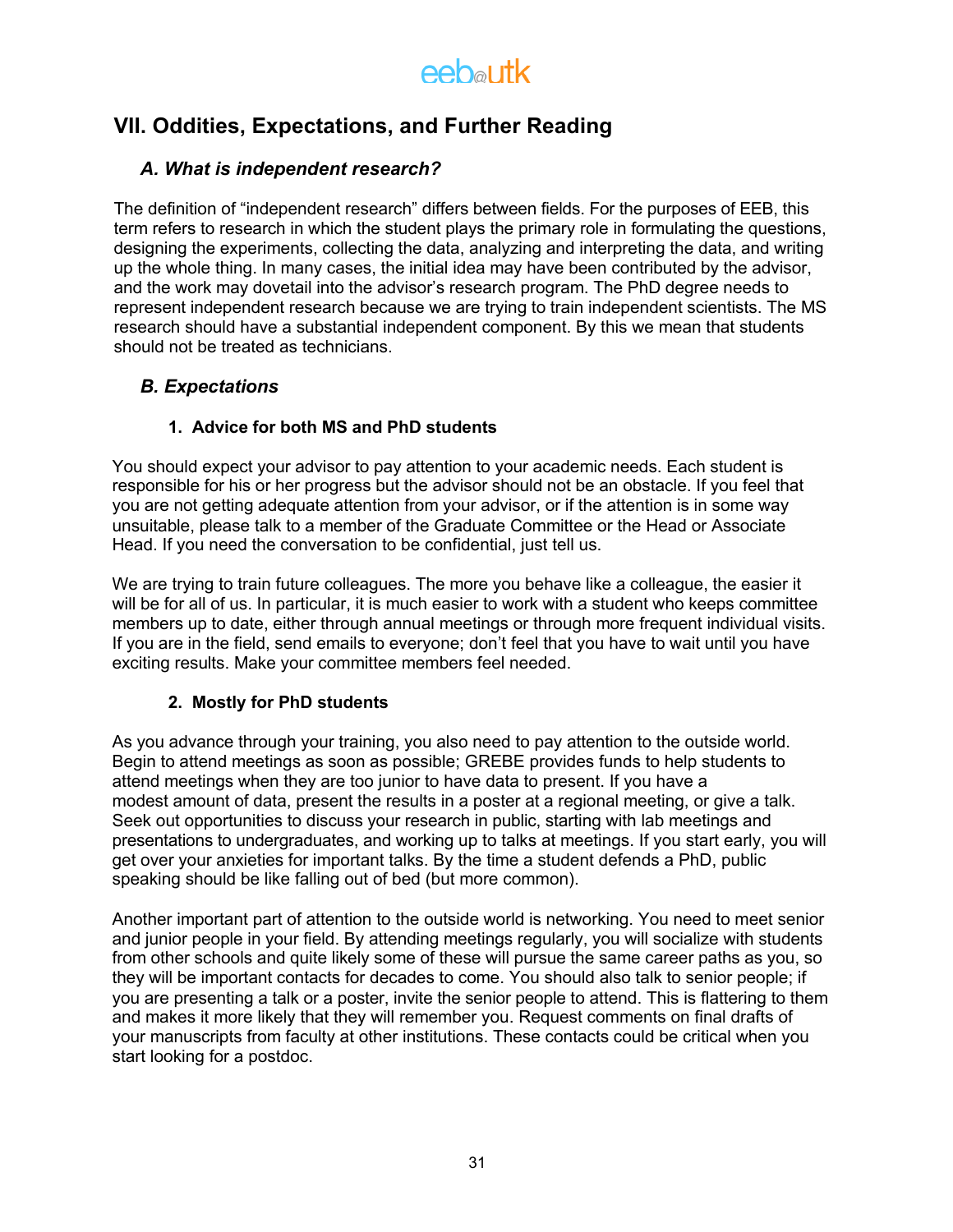## eebautk

Don't wait till you have scheduled your defense to search for further employment. Ideally you should take a few weeks about a year before your defense to put your ducks in a row regarding your future. You need to find people with whom you'd like to work, get at least one of them interested in sponsoring you, and start applying for money. A big difference between EEB-type fields and molecular biology is the availability of money; it takes a lot of planning to get further employment in our field.

## *C. Exceptions to the Rules*

Occasionally, for health or other reasons, a student will find it necessary to deviate from established procedures. Exceptions to EEB graduate policies and procedures may be made by submitting a petition to the Graduate Committee and the EEB Department head who will consider the request. An informal meeting with the student and the student's faculty advisor may be arranged prior to submitting a formal petition.

## *D. Further reading*

These are incomplete citations but are adequate to allow you to find the books:

Bloom, D. F., Karp, J. D., & Cohen, N. (1998). *The Ph.D. process: a student's guide to graduate school in the sciences.* New York: Oxford University Press.

Feibelman, Peter J. *A PhD is not enough! A guide to survival in science*. Basic Books, 2011. Medawar, Peter Brian. *Advice to a young scientist*. Basic Books, 2008.

- Peters, R. 1997. *Getting What You Came For: The Smart Student's Guide to Earning an M.A. or a Ph.D*. New York: Farrar, Straus and Giroux.
- Schimel, Joshua. *Writing science: how to write papers that get cited and proposals that get funded*. Oxford University Press, 2012.

Zinsser, W. 2006. *On Writing Well. The Classic Guide to Writing Nonfiction.* Collins. NY, NY.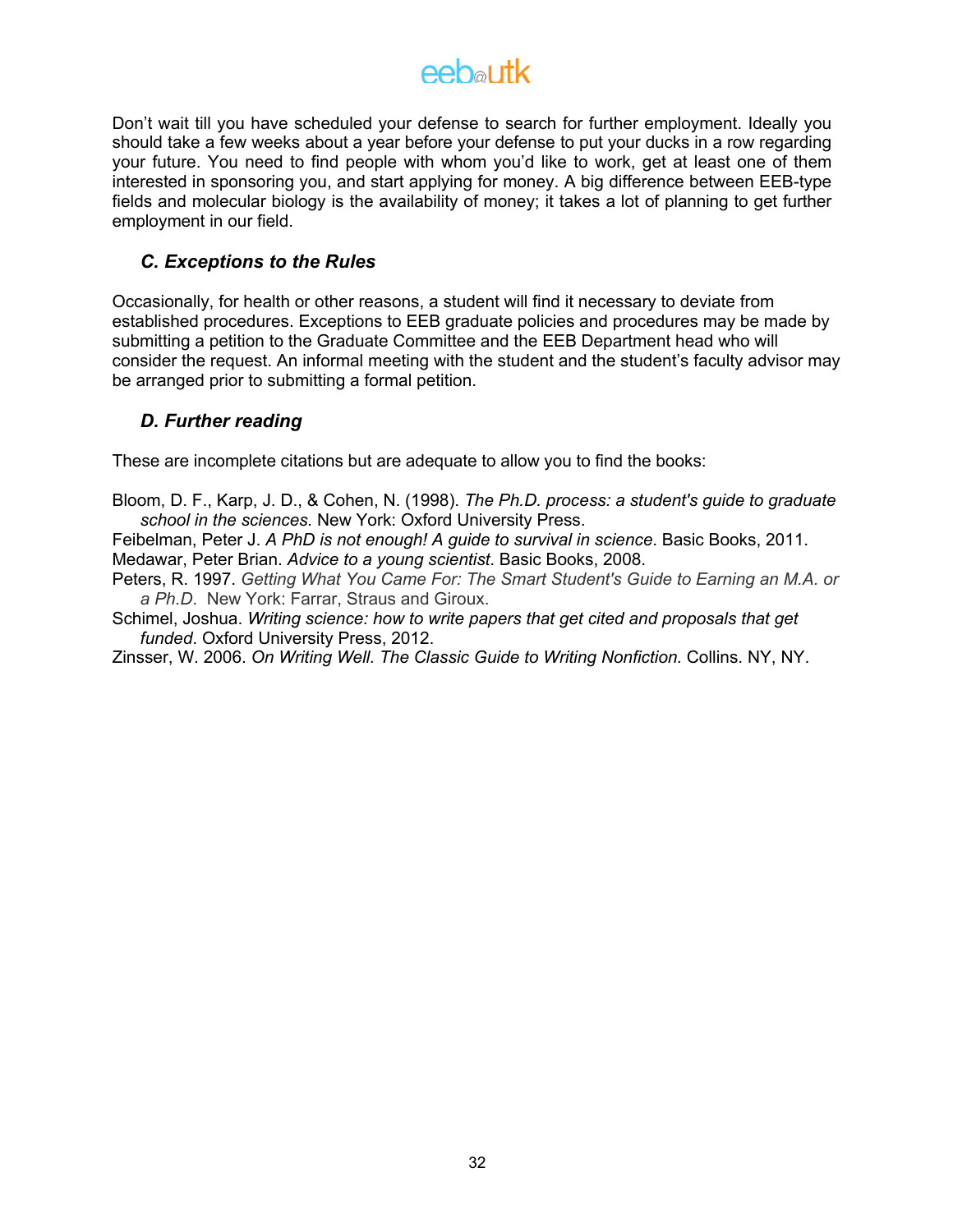## *Appendix 1. Benchmarks for satisfactory progress in assessing the Annual Progress Reports*

Because every student's goals and background are different, the following guides represent standards rather than absolutes. First and second year students will probably focus on items near the top of the list, whereas items further down the list are increasingly important for more senior students. The annual progress report that you submit 15 Sept. each Fall should address the topics in this list. Students who receive two annual assessments of "Unsatisfactory Progress" will be dismissed from the program.

- ¨ Pass CORE and other courses with at least a 'B' or risk getting an *Unsatisfactory* at your Annual Review.
- $\Box$  Receive satisfactory ratings of teaching from students and faculty supervisor.
- $\Box$  Participate actively in seminars and lab group meetings.
- $\Box$  Conduct independent outside reading of major works in your field.
- $\Box$  Choose a research project.
- □ Form a committee.
- $\Box$  Apply for relevant permits.
- $\Box$  Apply for external funding.
- □ Receive funding.
- $\Box$  Collect data (pilot data at the start).
- $\Box$  Have thesis or dissertation proposal approved by committee.
- $\Box$  Fulfill all obligations required in GTA contract and teach assigned courses to the best of your ability.
- $\Box$  Hold timely and regular committee meetings. Satisfactory progress requires that students meet with their committee at least once each year.
- $\Box$  Give presentations at regional or national professional meetings.
- $\Box$  Early presentations might be based on preliminary work conducted in collaboration with the advisor; later ones should be based on dissertation work.
- $\Box$  Write and defend MS thesis by the end of Year 3.
- $\Box$  Ph. D. students successfully pass Advancement to Candidacy Exams no later than the end of the fifth semester after starting in the PhD Program.
- $\Box$  Apply for postdoctoral positions at least one year before graduation.
- □ Write and defend PhD dissertation during Year 4 or 5.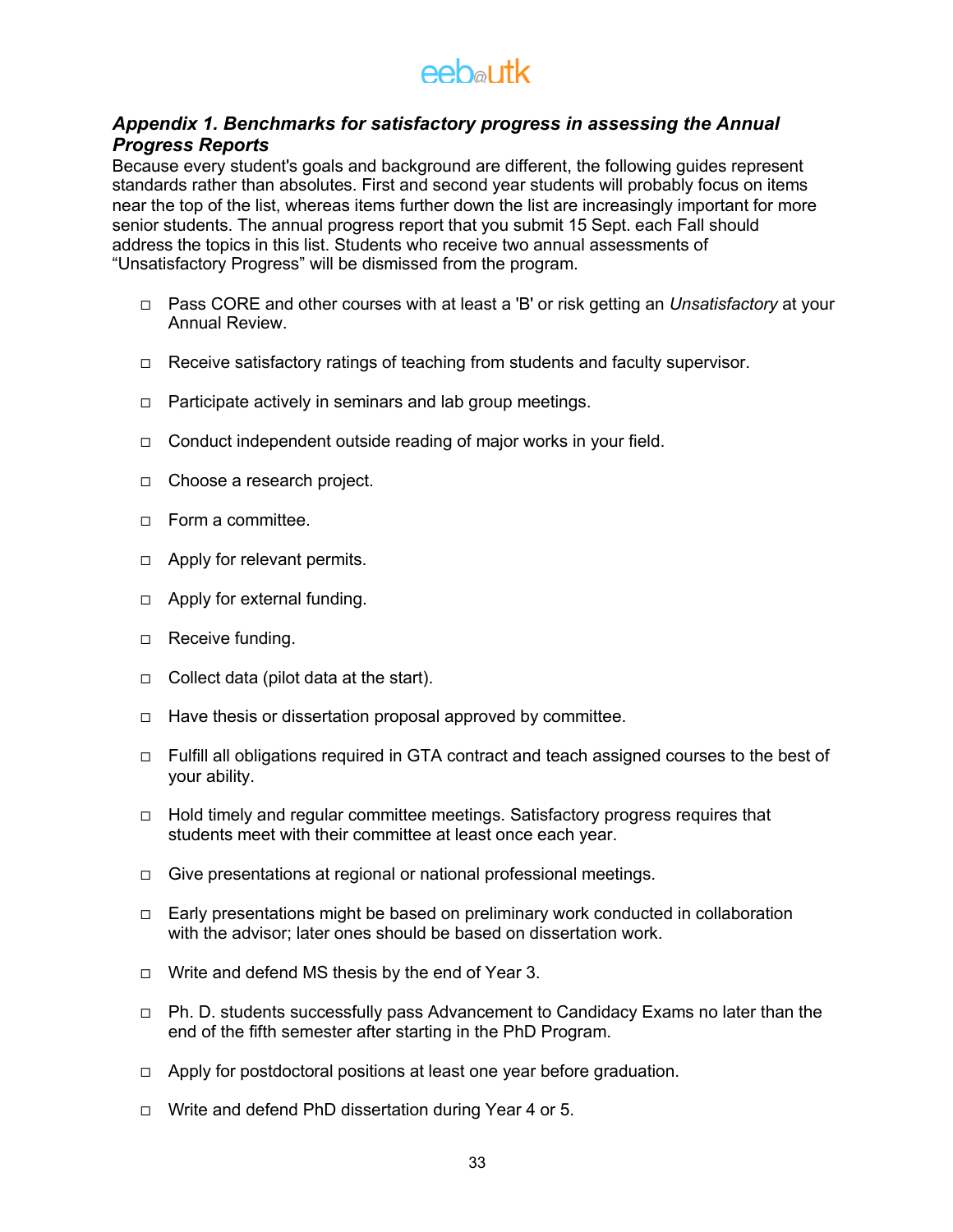## **Appendix 2. GTA Expectations statement**

### **Division of Biology GTA Feedback, Evaluation, and Support**

The University of Tennessee, Knoxville, has hired you as a Graduate Teaching Assistant (GTA); these positions are an essential part of the educational mission of the University and your graduate professional development. GTAs have a huge impact on undergraduate students; they are often the instructor that students get to know best. Your teaching helps students understand ideas they will need as voting citizens, biology majors, or future researchers. You will also learn critical instructional skills that enhance your oral communication abilities. Fulfilling your responsibilities as a GTA is important to you, students, and the biology departments! This document clarifies the criteria by which departments will evaluate your performance as a GTA and outlines the process for feedback and support as you develop your teaching skills.

All GTAs are expected to meet their obligations as UTK employees, as specified in University Policies: http://catalog.utk.edu/content.php?catoid=17&navoid=1763

Below are typical\* expectations for GTAs in Biology:

- 1. Teaching up to three labs or discussion sections, providing lecture or lab support, or a combination of the above per semester. A GTA is a part-time appointment, typically 20 hours / week. On a week-to-week basis your hours may vary, but should average no more than the percent appointment time for your position over the whole semester.
- 2. For many teaching assignments (once again, however, your course supervisor should make these responsibilities clear) 20 hours per week includes teaching plus holding office hours for students, grading student work, posting grades, answering student emails, creating course assessments, and planning for your teaching. These tasks are essential to the success of your students and must be done promptly and regularly. Expectations, for example, may be to check and respond to student or course supervisor e-mails within 2 working days or to post graded student work within 1-2 weeks.
- 3. Your GTA assignment starts the Monday before classes start (or for some courses, earlier) and lasts through the end of finals. Unless excused by your department and course supervisor, you are expected to be in town to attend the pre-semester organizational meeting, to teach each week of the semester, and to assist with grading, grade entry, or exam proctoring through finals.
- 4. For multi-section labs and discussions, adhering to course policies and delivering the course material in a manner consistent with other GTAs is critical for curricular integrity and student learning. Many courses of this nature coordinate and communicate this information via weekly preparation meetings. Attendance at these meetings is essential and absences must be excused in advance by the course supervisor. Unexcused absences may result in a verbal warning (see below).

\*"Typical" is hard to define, so please clarify your specific responsibilities with your course supervisor. Your course supervisor is the faculty member who is directing the course you are teaching, not your faculty mentor, and all questions about teaching expectations and absences should be directed to your course supervisor.

Feedback and Evaluation

• You should expect and receive teaching feedback from your course supervisor. This may include student feedback or teaching observations. If you want feedback in writing, please let them know.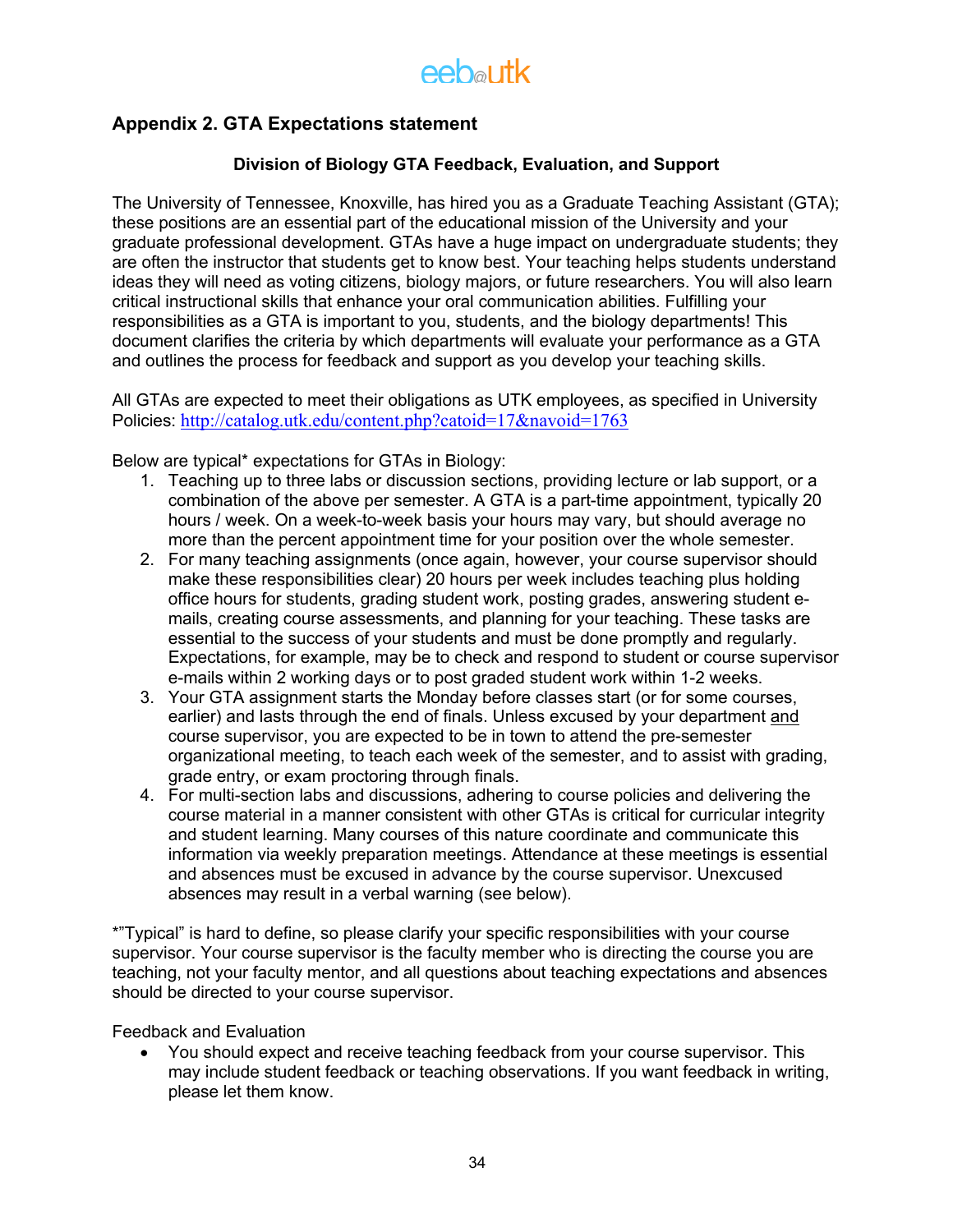- If, DURING the semester, your course supervisor thinks you are not meeting your teaching expectations, they will give you a verbal warning with specific recommendations for improvement. If those expectations are not met, a written warning to the departmental graduate affairs representative will start a process of outlining corrective actions.
- Each department will provide a yearly evaluation of your performance as a GTA based on written feedback from your course supervisor (which may include student feedback or teaching observation information) and student evaluations. GTAs exceeding expectations will be eligible for teaching awards. GTAs not meeting their teaching expectations will meet with the graduate affairs committee to establish an intervention plan and timeline for improvement. In all cases, GTAs should be provided with the performance evaluation and be given a chance to appeal or amend the evaluation.
- GTAs not meeting teaching expectations after an intervention may lose their GTA position.

The Division of Biology is committed to supporting your teaching abilities. If you encounter challenges, you should request assistance from your department's graduate affairs representative or Department Head.